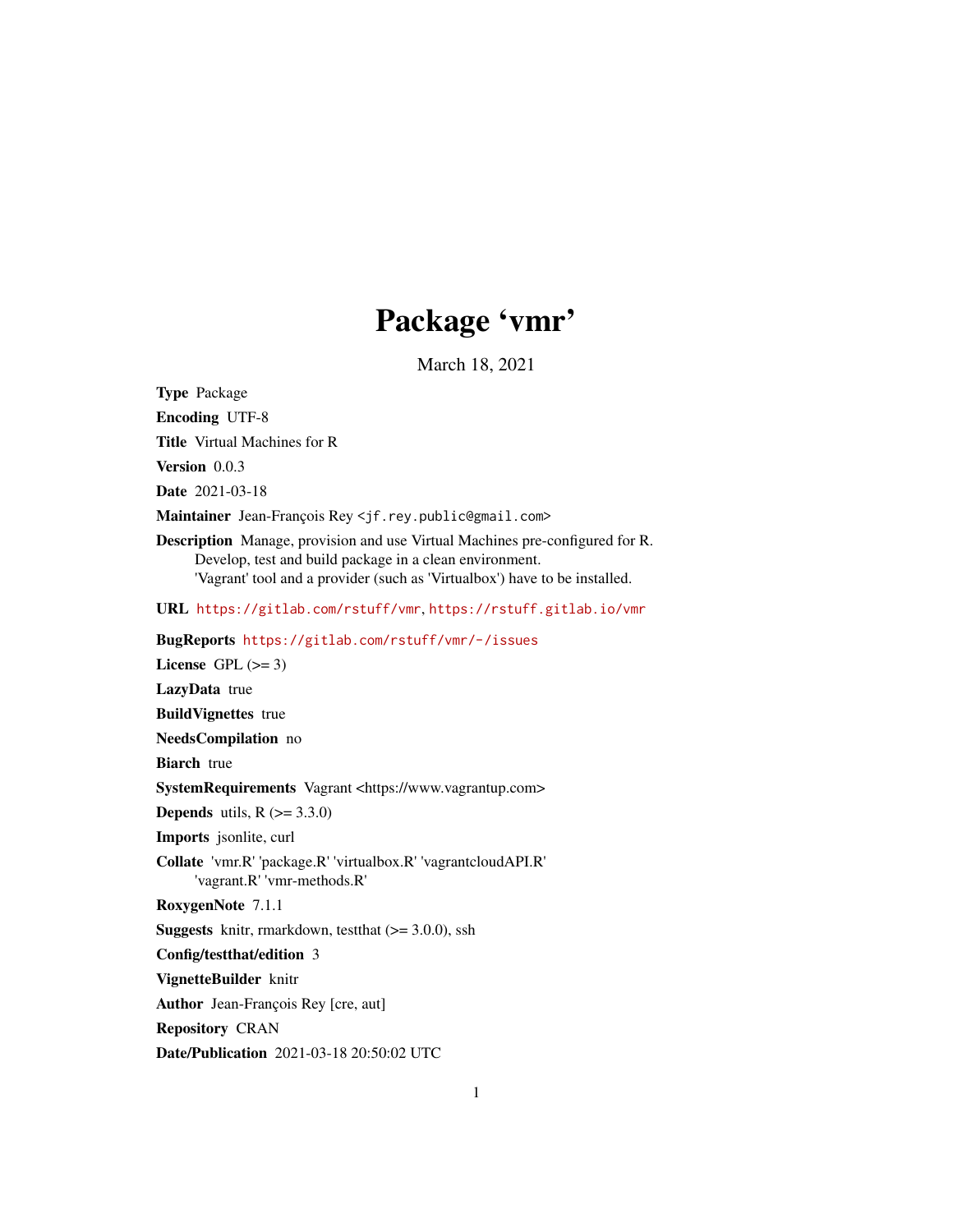# R topics documented:

| 3                       |
|-------------------------|
| $\overline{4}$          |
| $\overline{4}$          |
| 5                       |
| 5                       |
| 6                       |
| $\overline{7}$          |
| 8                       |
| 9                       |
| 9                       |
| 11                      |
| 12                      |
| 12                      |
| 13                      |
| 13                      |
| 14                      |
| 15                      |
| 15                      |
| 16                      |
| 17                      |
| 17                      |
| 18                      |
| 18                      |
| 19                      |
| 20                      |
| 20                      |
| 21                      |
| 21                      |
| 22                      |
| 23                      |
| 23                      |
|                         |
|                         |
|                         |
|                         |
| <b>26</b>               |
| <b>26</b>               |
| 27                      |
| 27                      |
| 28                      |
| vmrUpdatePackages<br>29 |
|                         |

**Index**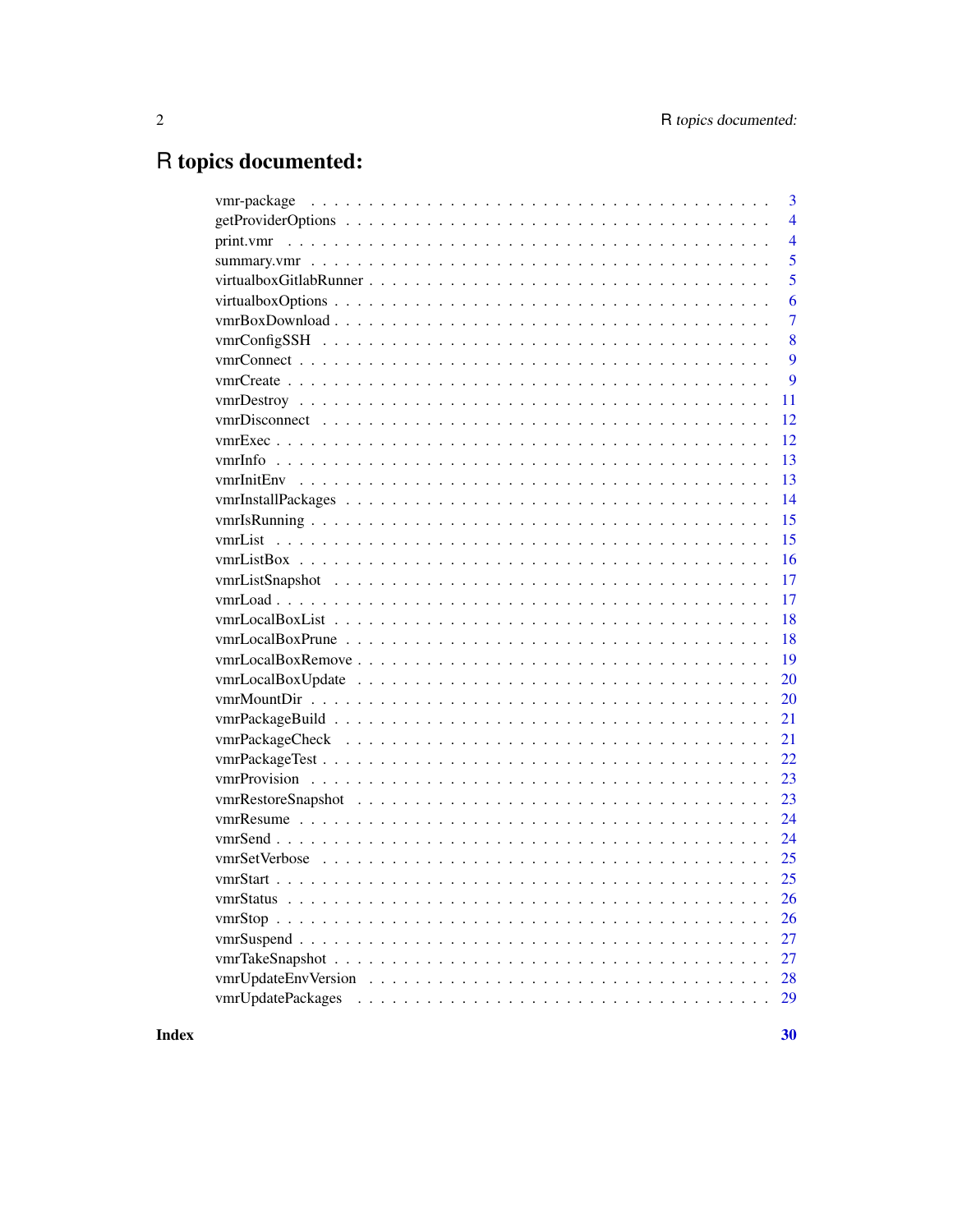<span id="page-2-0"></span>

#### Description

Manage, provision and use Virtual Machines pre-configured for R. Develop, test and build package in a clean environment. 'Vagrant' tool and a provider (such as 'Virtualbox') have to be installed.

#### Details

| Package: | vmr        |
|----------|------------|
| Type:    | Package    |
| Version: | 0.0.3      |
| Date:    | 2021-03-18 |
| License: | $GPL (=3)$ |

This package is a wrap of the [Vagrant](https://www.vagrantup.com/) tool and more. It allows to manage, provision and use Virtual Machines pre-configured for R. It currently only uses 'Virtualbox' ( $> = 6.1.14$ ) as provider. Vagrant tool have to be installed too. Used VMs come from <https://app.vagrantup.com/VMR> repository and the sources use to generate them can be found at <https://gitlab.com/rstuff/vms>. See vignettes for the documentations browseVignette("vmr").

#### Author(s)

Jean-François Rey <jf.rey.public@gmail.com>

Maintainer: Jean-François Rey <jf.rey.public@gmail.com>

#### See Also

Useful links:

- <https://gitlab.com/rstuff/vmr>
- <https://rstuff.gitlab.io/vmr>
- Report bugs at <https://gitlab.com/rstuff/vmr/-/issues>

#### Examples

## Not run: library("vmr")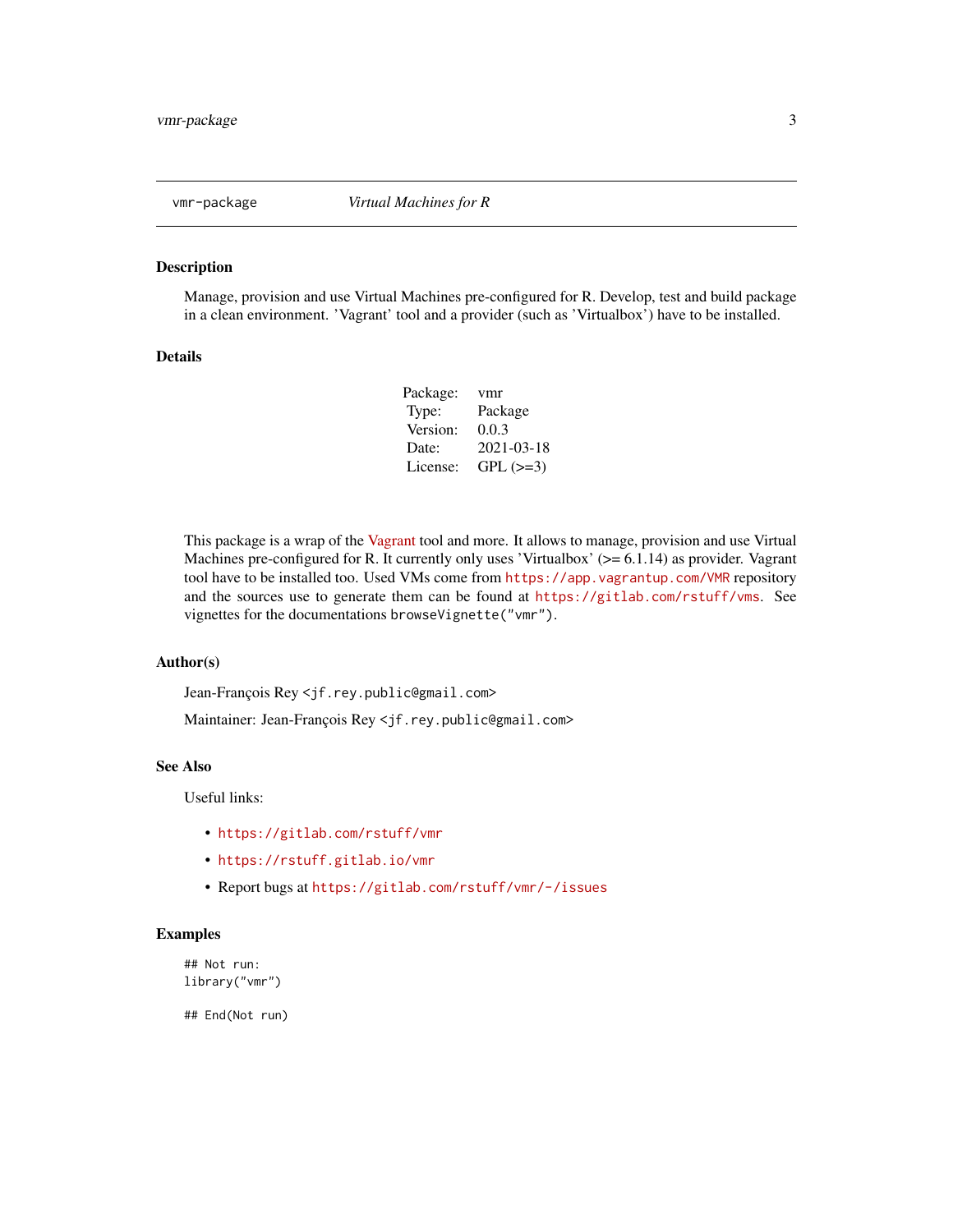<span id="page-3-1"></span><span id="page-3-0"></span>getProviderOptions *List provider options*

#### Description

List a provider available options.

#### Usage

```
getProviderOptions(provider = "virtualbox", details = FALSE)
```
#### Arguments

| provider | a provider name                                         |
|----------|---------------------------------------------------------|
| details  | if TRUE print options, otherwise return default options |

#### Details

It return a list of options name and value for a specific provider. To get the help page do ?<provider\_name>Options(), for example [[virtualboxOptions\(\)](#page-5-1)].

#### Value

a list of options

#### Examples

```
vbOpts <- getProviderOptions(provider = "virtualbox")
print(vbOpts)
```
print.vmr *Print* vmr *object information*

#### Description

print information from a vmr object

#### Usage

## S3 method for class 'vmr'  $print(x, \ldots)$ 

#### Arguments

|          | a vmr object             |
|----------|--------------------------|
| $\cdots$ | optional print arguments |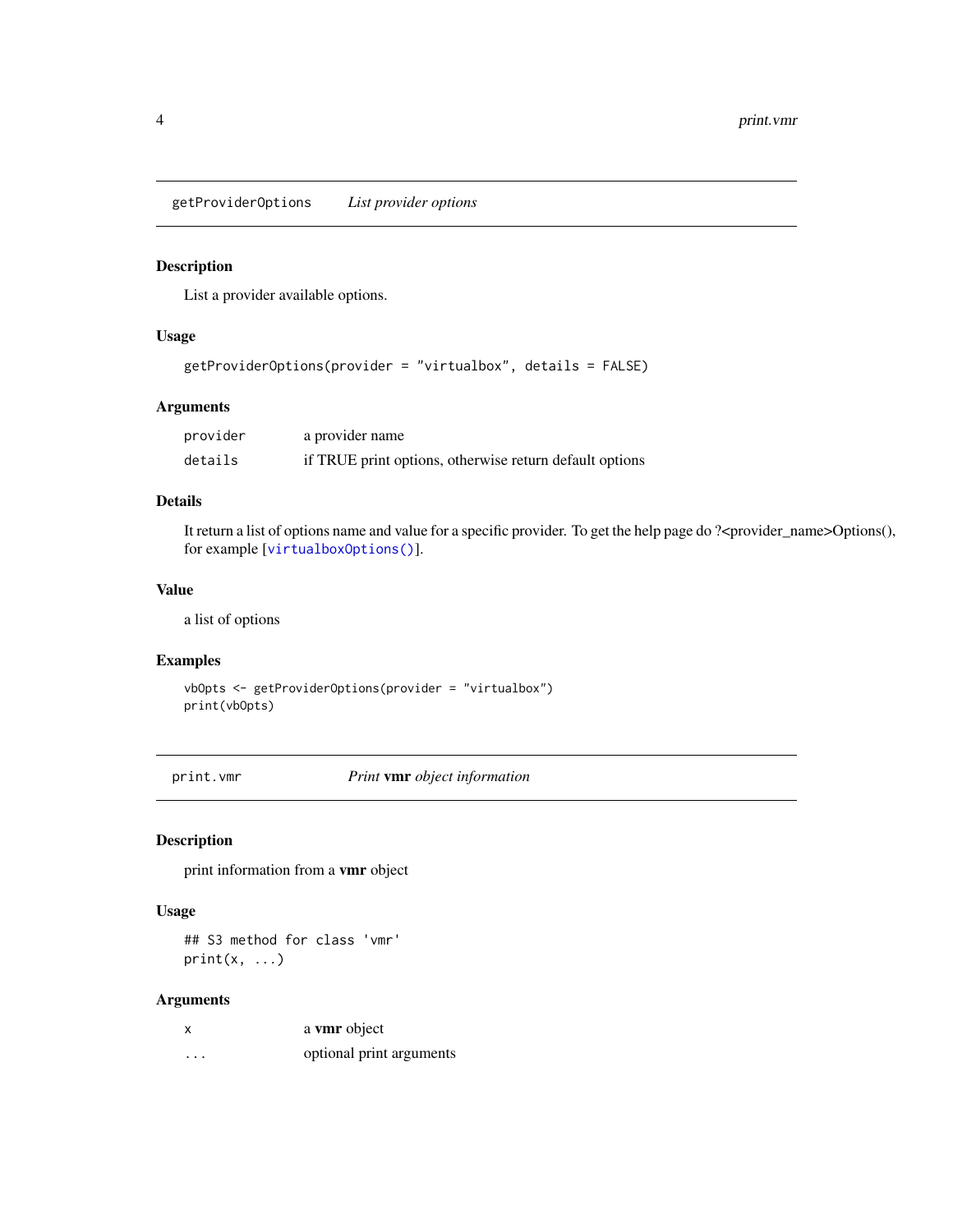#### <span id="page-4-0"></span>summary.vmr

#### Value

the **vmr** object (via invisible $(x)$ )

summary.vmr *Summary* vmr *object information*

#### Description

print information from a vmr object

#### Usage

## S3 method for class 'vmr' summary(object, ...)

#### Arguments

| object   | a vmr object             |
|----------|--------------------------|
| $\cdots$ | optional print arguments |

#### Value

the **vmr** object (via invisible $(x)$ )

virtualboxGitlabRunner

*Configure the guest VM to be use as a Gitlab-Runner*

#### Description

Configure the guest VM to be use as a GitLab Runner and return the command to run in shell to register it.

#### Usage

```
virtualboxGitlabRunner(
  vmr,
  gitlab_url,
  gt_token,
  snapshot_name = "",
  vm\_name = ""\mathcal{E}
```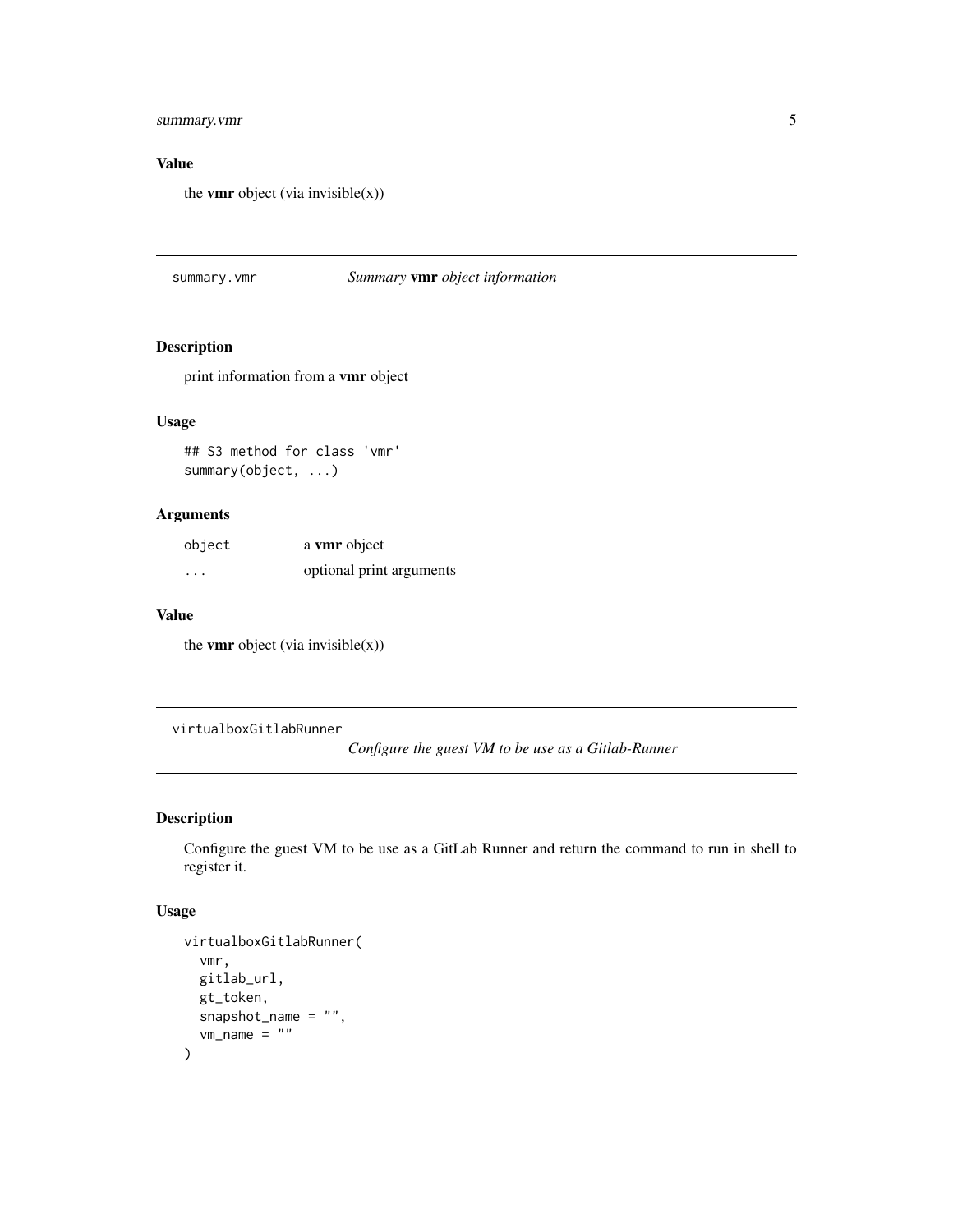#### Arguments

| vmr           | a vmr object                                                               |
|---------------|----------------------------------------------------------------------------|
| gitlab_url    | a GitLab URL                                                               |
| gt_token      | a GitLab registration token                                                |
| snapshot_name | name of a snapshot to use if any                                           |
| vm_name       | the 'VitualBox' VM name if not specified in 'vmr' object provider_options. |

#### Value

Character command to run in shell to register it

#### Examples

```
## Not run:
cmd <- virtualboxGitLabRunner(vmr, "gitlab.com", "mytoken")
system(cmd)
```
## End(Not run)

<span id="page-5-1"></span>virtualboxOptions *List 'VirtualBox' options available*

#### Description

List available options for 'VirtualBox' provider

#### Usage

```
virtualboxOptions(details = TRUE)
```
#### Arguments

details if TRUE print options (default), otherwise only return default options

## Details

Get the 'VirtualBox' default options. It return a list as follow:

```
list(
gui = TRUE,name = NULL,nic_type = NULL,
linked_clone = FALSE,
check_guest_additions = TRUE,
modifyvm = list(cpus = "2", memory = "4096")\mathcal{L}
```
<span id="page-5-0"></span>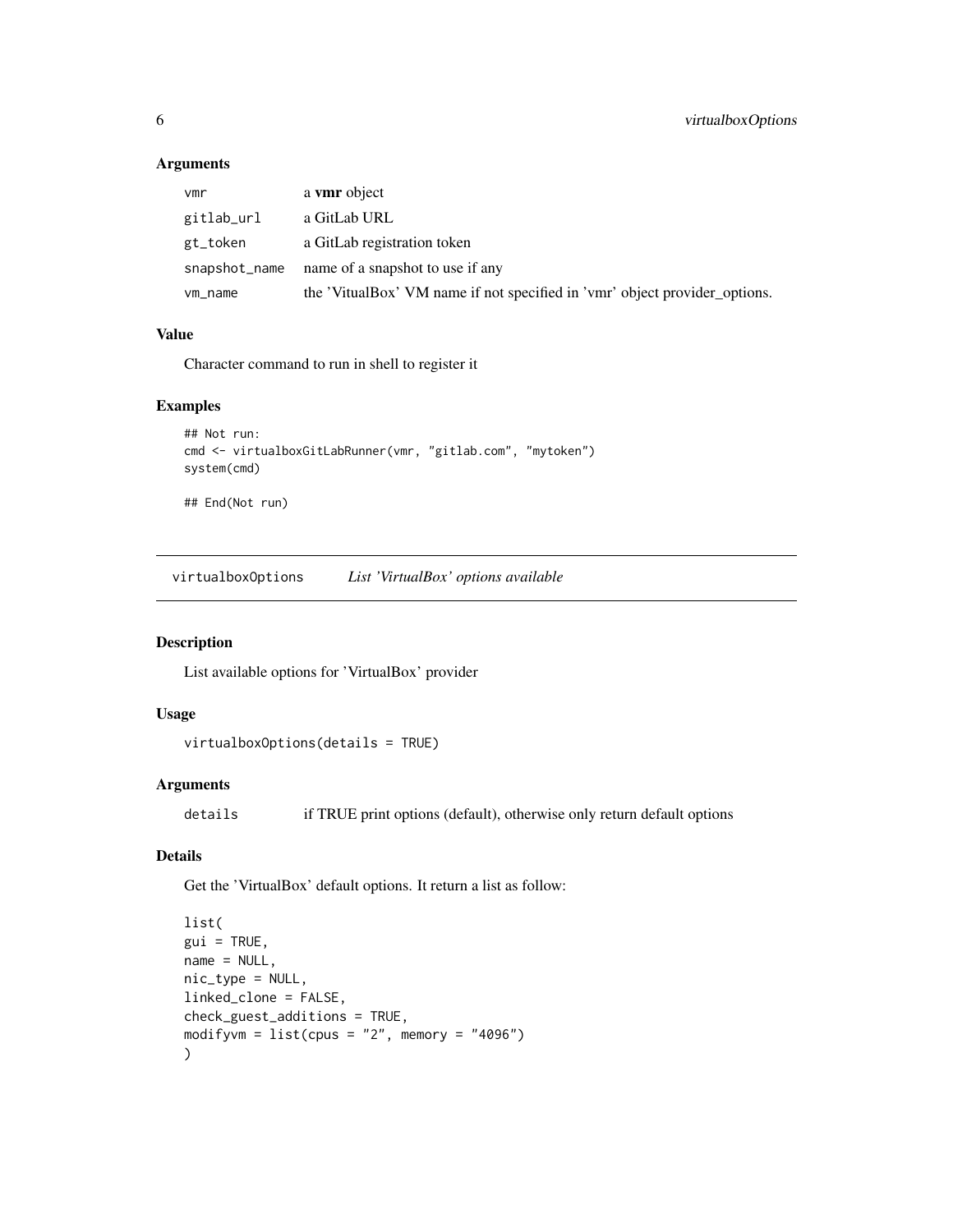- <span id="page-6-0"></span>• gui: if TRUE show the GUI, otherwise headless mode is actived
- name: the 'VirtualBox' instance name
- nic\_type: the NIC type for the network interface to use, by default use the default one. see [VirtualBox Networking](https://www.virtualbox.org/manual/ch06.html)
- linked\_clone: if TRUE, linked clones are based on a master VM, which is generated by importing the base box only once the first time it is required. For the linked clones only differencing disk images are created where the parent disk image belongs to the master VM. (Be careful, master VM can't be remove until linked\_clone still exists)
- check\_guest\_additions: If TRUE (default) check if guest have guest additions installed.
- modifyvm: list of 'VirtualBox' properties for the guest VM (such as number of cpus, memory size,...). [see 'VirtualBox' modifyvm](https://www.virtualbox.org/manual/ch08.html#vboxmanage-modifyvm)

#### Value

A default list of options

```
list(
gui = TRUE,name = NULL,nic_type = NULL,
linked_clone = FALSE,
check_guest_additions = TRUE,
modifyvm = list(cpus = "2", memory = "4096"))
```
#### Examples

```
## Not run:
vb.opts <- virtualboxOptions(details = FALSE)
vb.opts$modifyvm$cpus <- "4"
vb.opts$modifyvm$memory <- "8192"
vb.opts
```
## End(Not run)

vmrBoxDownload *Download a Box*

#### **Description**

Download a box from a vmr object.

#### Usage

vmrBoxDownload(vmr)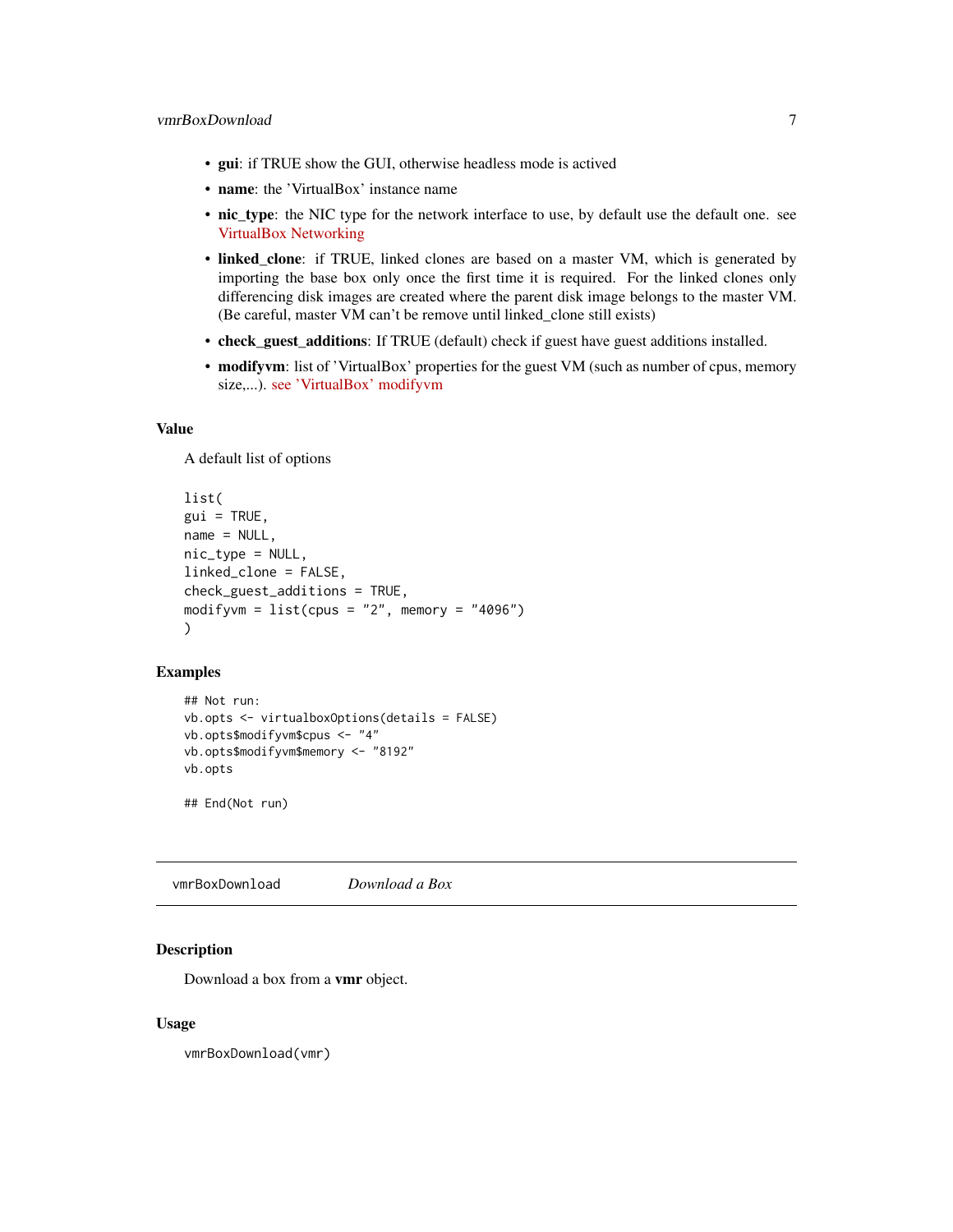#### Arguments

vmr a vmr object

#### Value

a vmr object

vmrConfigSSH *Configure ssh*

#### Description

Configure ssh credential.

#### Usage

```
vmrConfigSSH(
  vmr,
  ssh_user = "vagrant",
  ssh_pwd = "vagrant",
  port = ",
  ssh_private_key_path = ""
\mathcal{E}
```
#### Arguments

| vmr                  | a vmr object                                                                 |
|----------------------|------------------------------------------------------------------------------|
| ssh_user             | the ssh user (default 'vagrant')                                             |
| ssh_pwd              | the ssh pwd if any (default 'vagrant')                                       |
| port                 | the ssh port (default empty)                                                 |
| ssh_private_key_path |                                                                              |
|                      | path to the private ssh key to use (default empty, use insecure vagrant key) |

#### Details

by default vmr use vagrant as user/password and insecure key for ssh connection. This behavior can be change here, by setting an another user and/or ssh keys. Calling with no arguments will disable this option. Be careful, ssh using only password may result of *vmr* functions bugs.

#### Value

an updated vmr object

<span id="page-7-0"></span>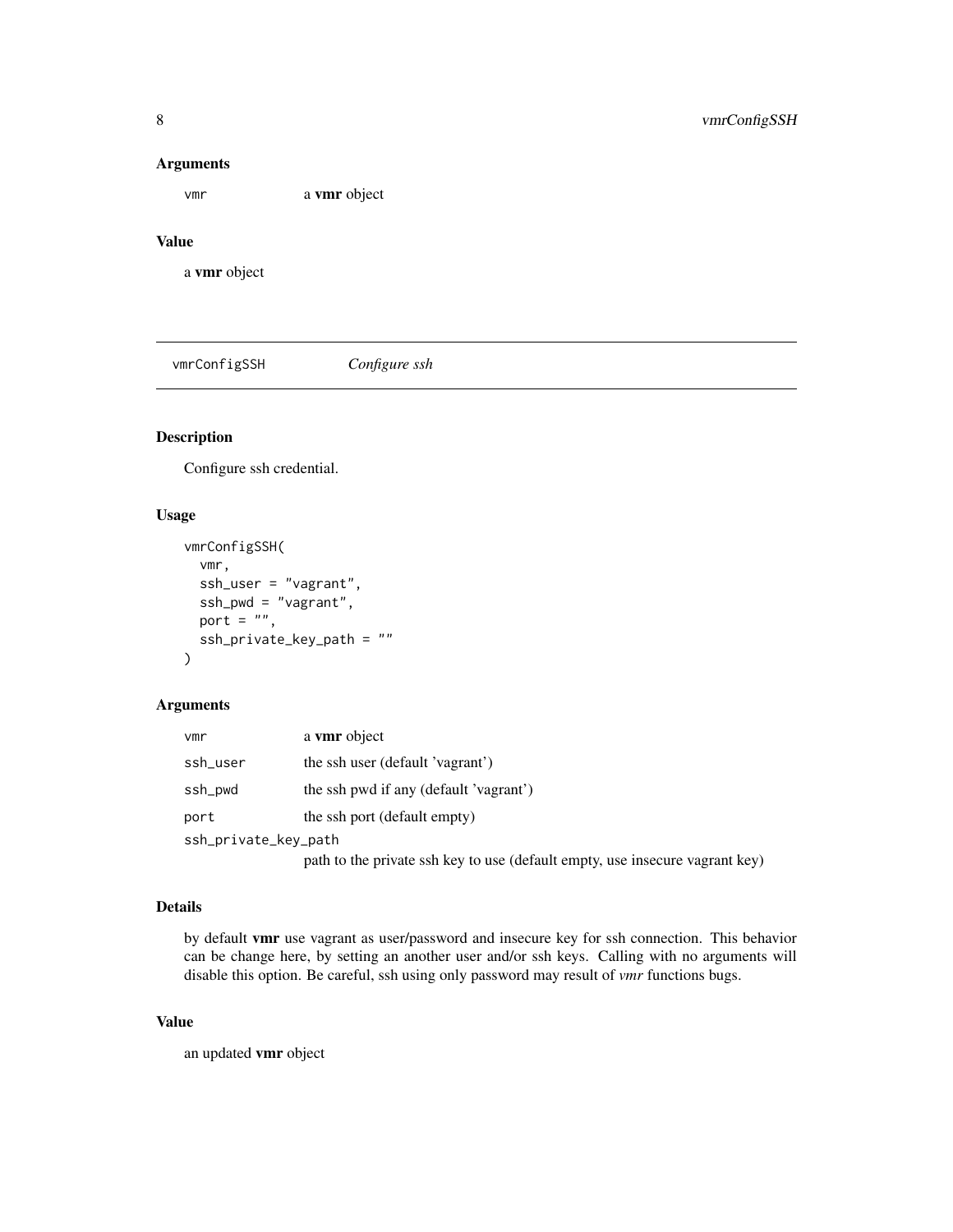#### <span id="page-8-0"></span>vmrConnect 9

#### Examples

```
## Not run:
vmr <- vmrConfigSSH(ssh_user = "John", ssh_pwd = "d0e", port = "22")
vmr <- vmrConfigSSH(ssh_user = "John", private_key_path = "/path/to/private/key/")
## End(Not run)
```
vmrConnect *Open a ssh connection to guest machine*

#### Description

Open a ssh connection to guest machine

#### Usage

vmrConnect(vmr)

#### Arguments

vmr a vmr object

#### Details

To open a ssh connection 'ssh' package have to be installed.

#### Value

a vmr object

<span id="page-8-1"></span>vmrCreate *Create a* vmr *environment class*

#### Description

Create a vmr object.

#### Usage

```
vmrCreate(
  name,
  provider = "virtualbox",
  version = "latest",
  provider.options = virtualboxOptions(FALSE)
\mathcal{E}
```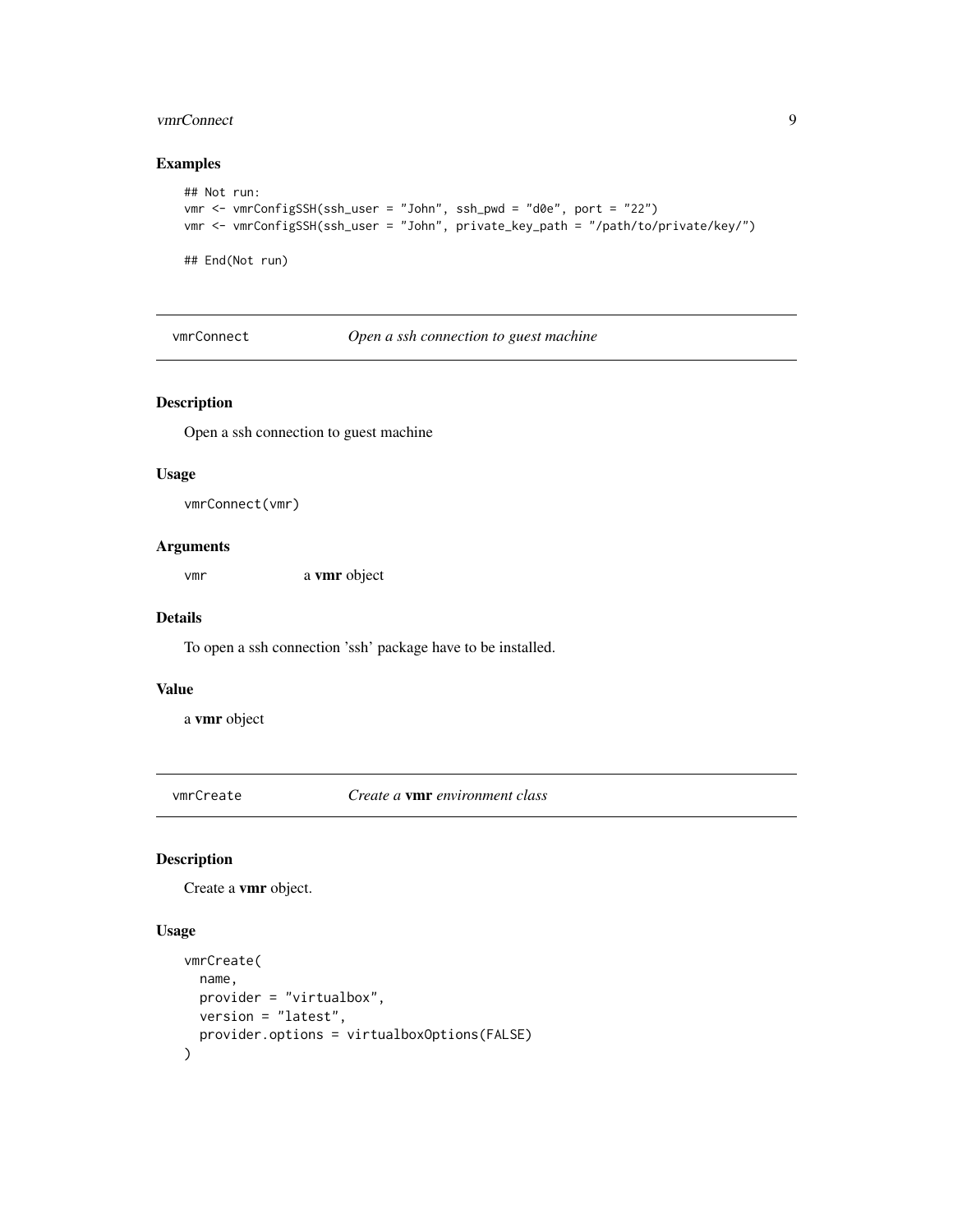#### <span id="page-9-0"></span>**Arguments**

| name             | a box name                                                   |  |
|------------------|--------------------------------------------------------------|--|
| provider         | the box provider (default: "virtualbox")                     |  |
| version          | the box version (default : "latest")                         |  |
| provider.options |                                                              |  |
|                  | provider options (call [getProviderOptions()] to get values) |  |

#### Details

Create a S3 vmr object (a simple list). The object contains all information needed to configure and manage a vmr environment (a vagrant environment).

A vmr environment need mostly a box *name* and a *provider*. The environment is attached to the current working directory.

vmr object main attributs:

- path: working directory
- org: Vagrant cloud user/organization name 'VMR'
- box: the box name
- version: the box version
- provider: the provider
- provider\_options: the provider options (see [[getProviderOptions\(\)](#page-3-1)])
- vagrantName: Vagrant environment name
- ID <- Vagrant environment ID
- synced\_folder: a list with source and destination
- ssh user: the ssh user
- ssh\_pwd: the ssh user password
- ssh\_port: the ssh port
- ssh\_private\_key\_path: the private ssh key path

#### Value

a vmr object (see details)

#### Examples

```
## Not run:
# List boxes available
boxes <- vmrList()
# Create a vmr object
vmr <- vmrCreate(boxes$Name[1])
# to customize the guest machine for virtualbox
virtualboxOpts <- getProviderOptions(provider = "virtualbox")
virtualboxOpts$modifyvm <- list(cpus = 4, memory = 4096)
virtualboxOpts$name <- "My VM Cool Name"
```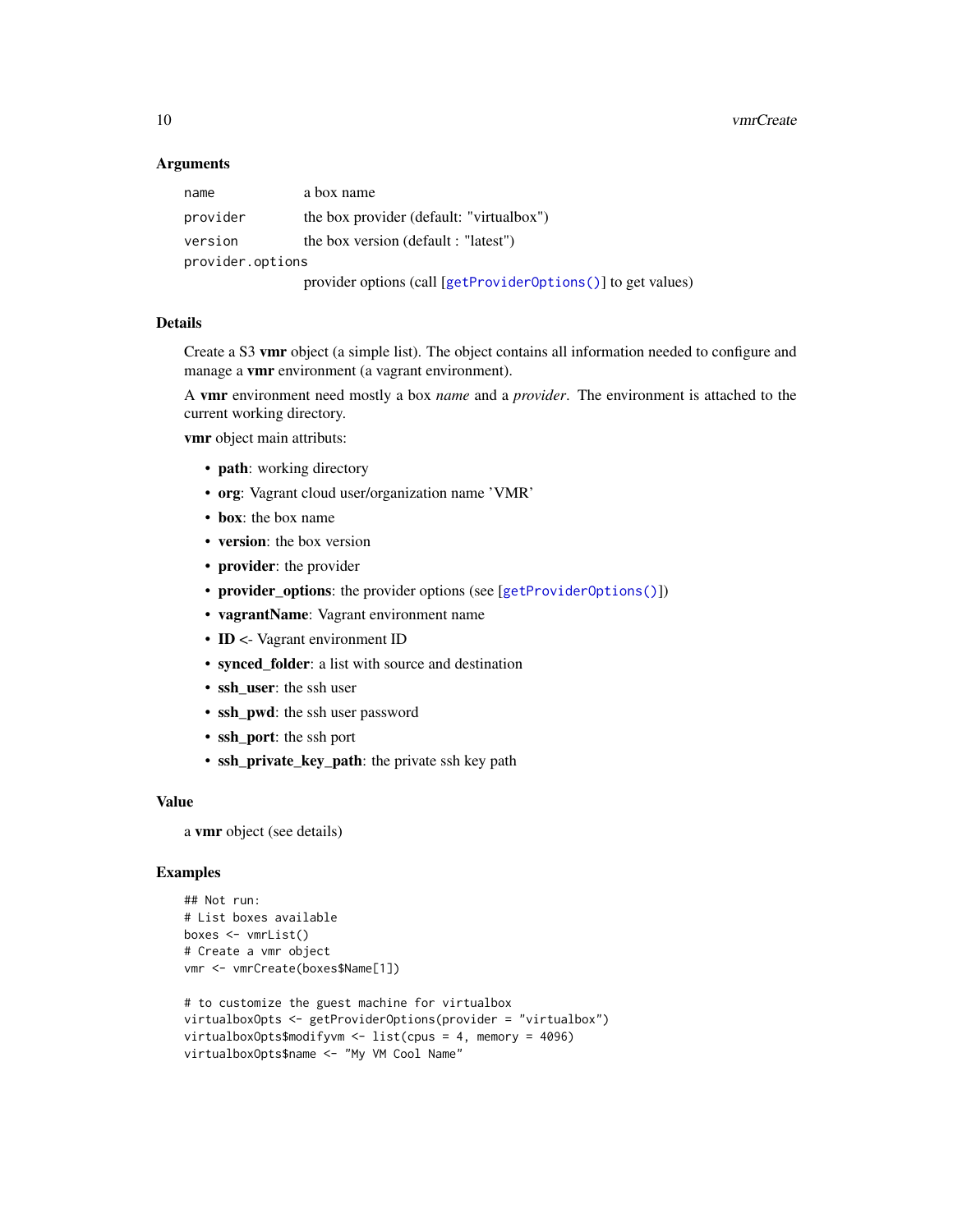#### <span id="page-10-0"></span>vmrDestroy 11

```
# To specify a provider and version
vmr <- vmrCreate(
 name = boxes$Name[1],
 provider = "virtualbox",
  version = boxes$Version[1],
  provider.options = virtualboxOpts
\mathcal{L}
```
## End(Not run)

vmrDestroy *Remove all resources created in a* vmr *environment*

#### Description

Remove all resources created by [vmrStart\(\)](#page-24-1)

#### Usage

vmrDestroy(id = "", force = FALSE)

#### Arguments

| id    | a vmr environment id (default : "" id from the current environment) |
|-------|---------------------------------------------------------------------|
| force | if TRUE force to remove                                             |

#### Details

Will by default remove all resources created from the current vmr environment. By specifying the *id* any environment with this *id* will be remove.

#### Value

the vagrant environment id

#### Examples

```
## Not run:
vmrStop()
vmrDestroy()
```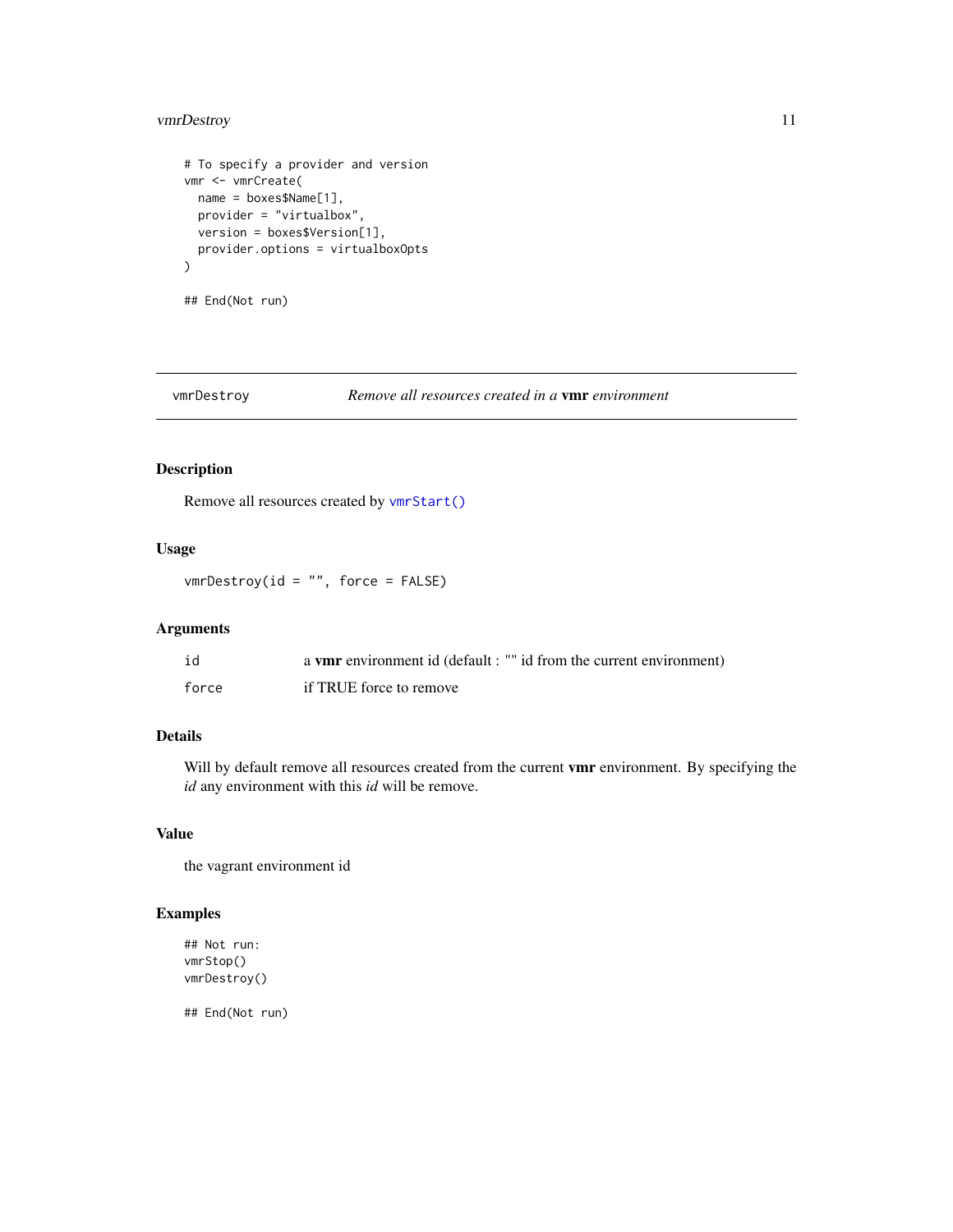<span id="page-11-0"></span>

#### Description

Close a ssh connection to the guest machine

#### Usage

```
vmrDisconnect(vmr)
```
#### Arguments

vmr a vmr object

#### Details

'ssh' package need to be installed.

#### Value

a vmr object

#### vmrExec *Execute R methods into guest machine*

#### Description

Run R method into guest machine.

#### Usage

 $vmrExec(cmd = c())$ 

#### Arguments

cmd list of R command

#### Details

call Rscript -e "cmd" into the guest machine from the current vmr environment. Command are independents and do not keep memory of past commands.

#### Value

NULL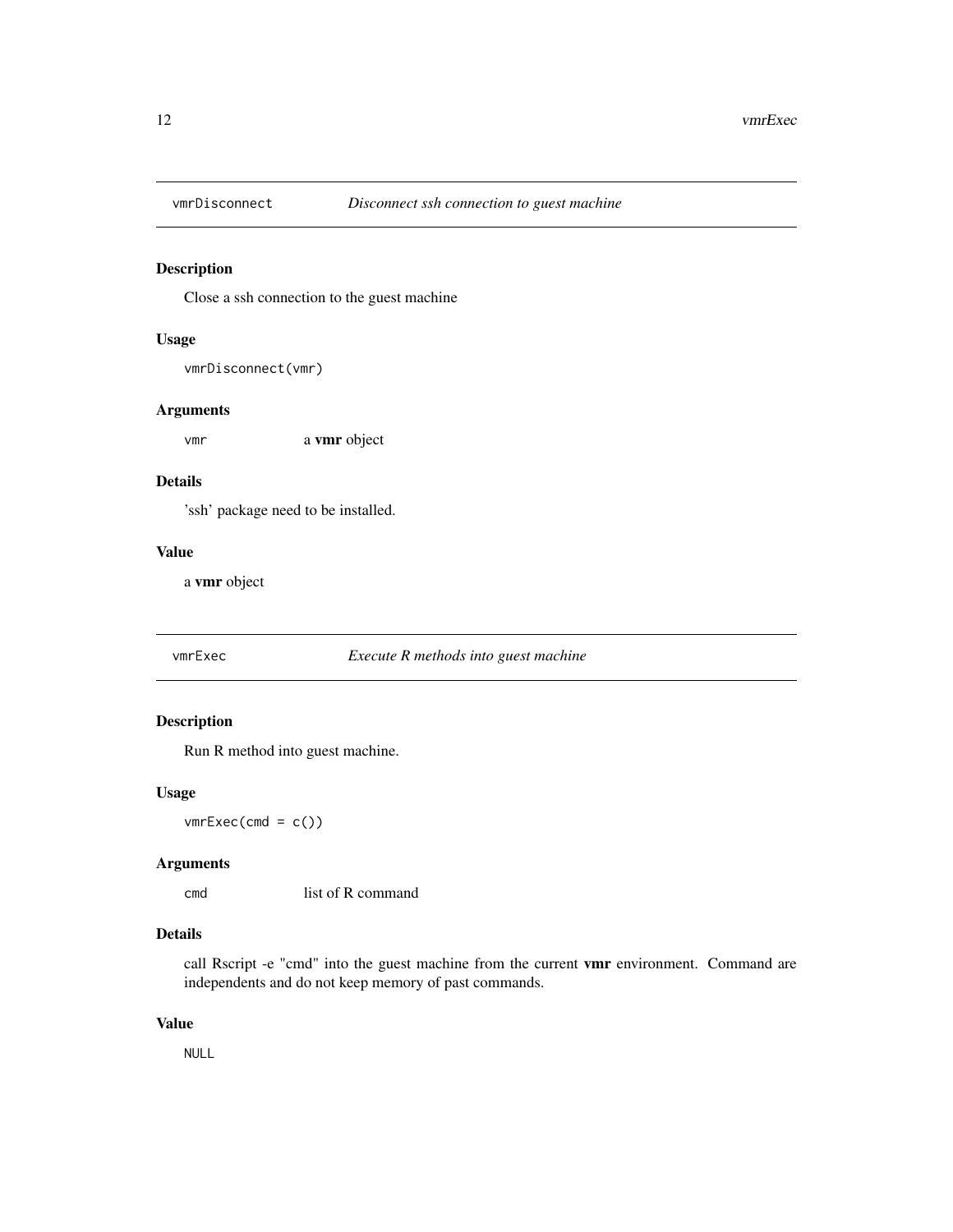#### <span id="page-12-0"></span>vmrInfo 13

#### Examples

```
## Not run:
cmd <- c("Sys.info()", 'print("Hello World!")')
vmrExec(cmd)
```
## End(Not run)

vmrInfo *Get guest machine information*

#### Description

Get guest machine information. Print OS, R, R-devel and R packages information. Still in development.

#### Usage

vmrInfo()

#### Value

NULL

#### Examples

```
## Not run:
boxes <- vmrList()
vmr <- vmrCreate(boxes$Name[1])
vmr <- vmrInitEnv(vmr)
vmrStart()
vmrInfo()
```
## End(Not run)

```
vmrInitEnv Initialize the vmr environment
```
#### Description

Create vmr environment in the current directory. Set configuration into a template file name "Vagrantfile" and download the box if needed.

#### Usage

```
vmrInitEnv(vmr, force.vagrantfile = FALSE, force.download = FALSE)
```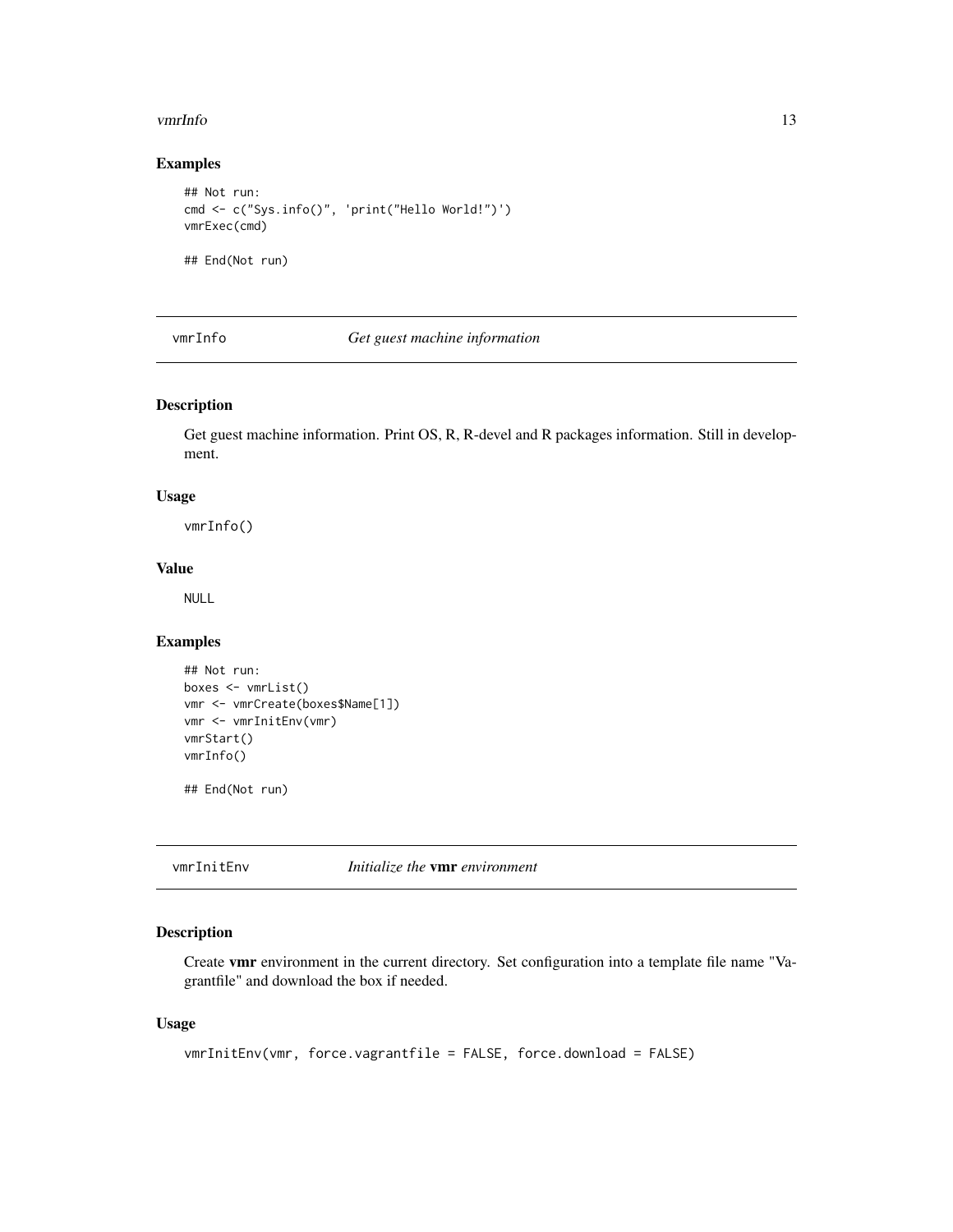#### <span id="page-13-0"></span>Arguments

vmr a vmr object force.vagrantfile if TRUE force to overwrite environment configuration (default FALSE)

force.download if TRUE force to download the box, otherwise do not (default FALSE).

#### Details

The vmr environment consist of a directory (the working directory) and a template file name *Vagrantfile*. If the box is not present in localhost it will be download.

#### Value

the vmr object

#### Examples

```
## Not run:
boxes <- vmrList()
vmr <- vmrCreate(boxes$Name[1])
vmr <- vmrInitEnv(vmr)
```
## End(Not run)

vmrInstallPackages *Install R packages into guest machine*

#### Description

Install a list of R packages into the guest machine of the current vmr environment.

#### Usage

```
vmrInstallPackages(pkgs = c())
```
#### Arguments

pkgs list of R packages

#### Value

installed packages vector

#### Examples

```
## Not run:
vmrInstallPackages(c("vmr"))
```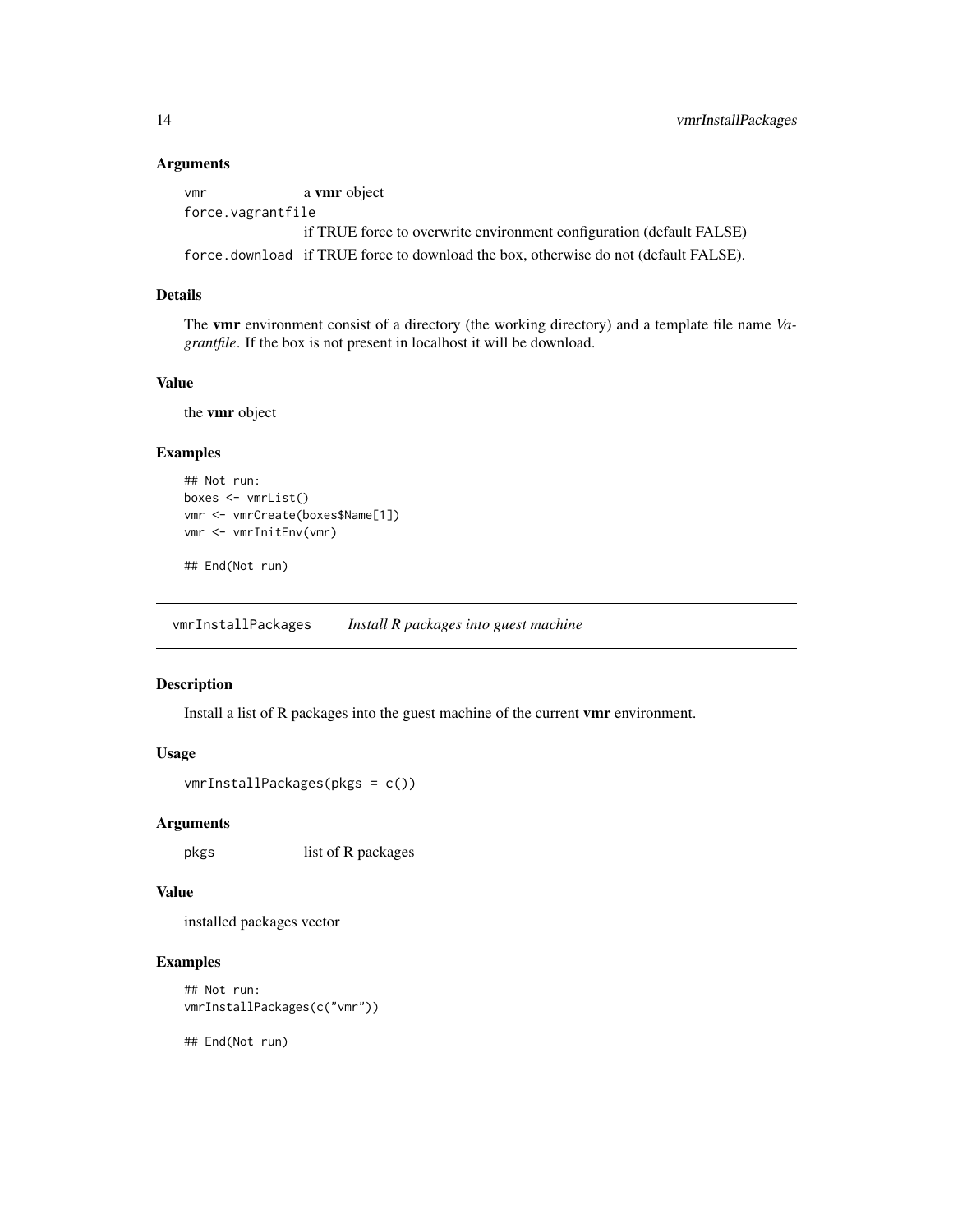<span id="page-14-0"></span>

#### Description

Check if a guest machine in a vmr environment is running

#### Usage

vmrIsRunning()

#### Value

TRUE if running, otherwise FALSE

#### Examples

```
## Not run:
lboxes <- vmrList()
vmr <- vmrCreate(lboxes$Name[1])
vmr <- vmrInitEnv(vmr)
vmrStart()
vmrIsRunning()
vmrStop()
vmrIsRunning()
## End(Not run)
```
vmrList *List available boxes from VagrantCloud*

#### Description

List of available boxes from a VagrantCloud organization account.

#### Usage

```
vmrList(org = .VagrantCloudOrganization)
```
#### Arguments

org Vagrant Cloud organization name (default : 'VMR')

#### Details

Default usage lists boxes preconfigurated with R from [VMR organization account.](https://app.vagrantup.com/VMR)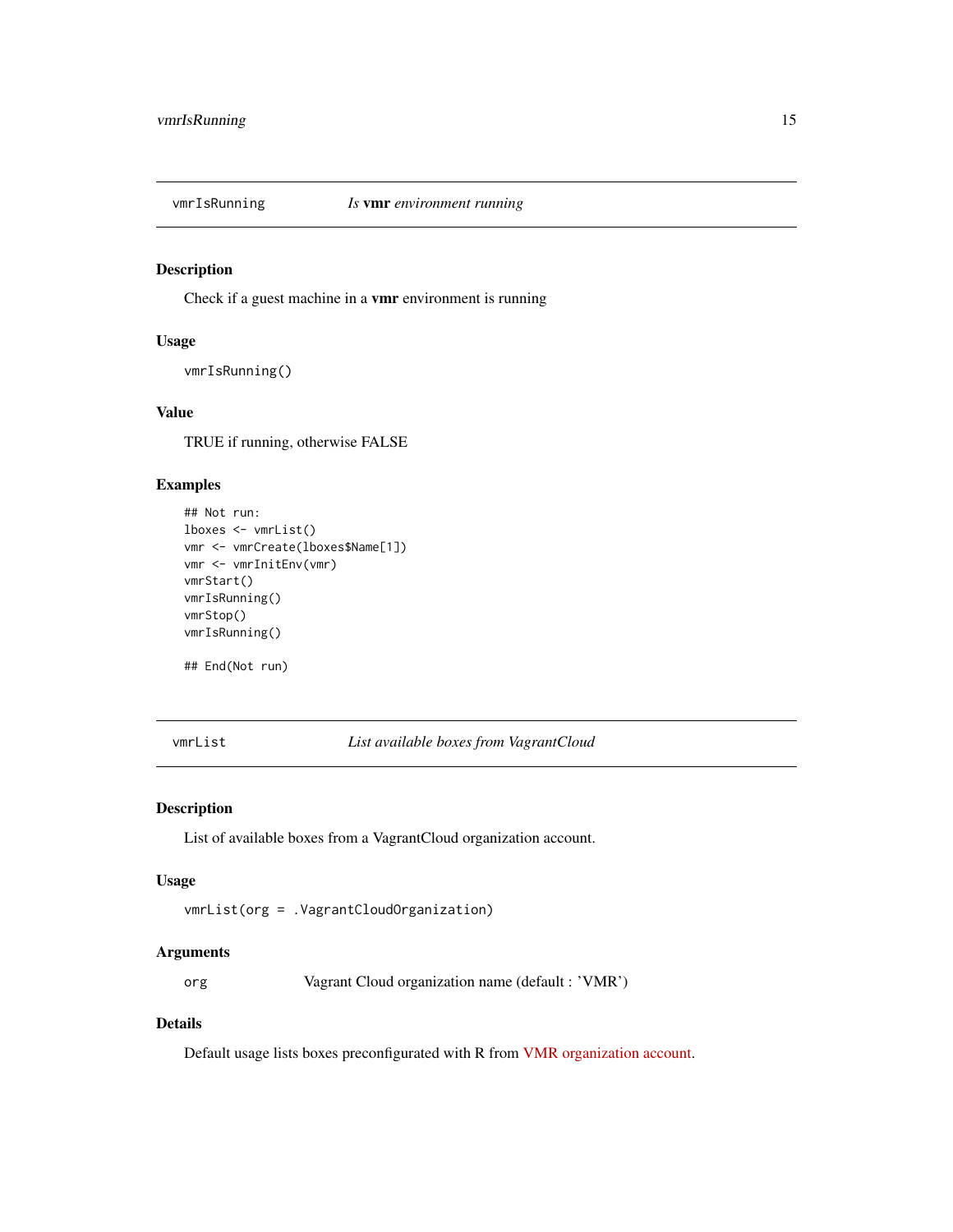a data.frame with Name, Provider, Version and Description of available boxes

vmrListBox *List all available version of a box*

#### Description

List all versions and providers available of a box.

#### Usage

vmrListBox(box\_name, org = .VagrantCloudOrganization)

#### Arguments

| box_name | the box name                                      |
|----------|---------------------------------------------------|
| org      | Vagrant Cloud organization name (default : 'VMR') |

#### Details

List information of a box from VagrantCloud. Default usage list information of a box preconfigurated with R from [VMR organization account.](https://app.vagrantup.com/VMR)

#### Value

a data.frame with "Name, "Version", "Description", "Provider" and "Date" of the box

#### Examples

```
## Not run:
# List Boxes
boxes <- vmrList()
# Box informaion
box_info <- vmrListBox(boxes$Name[1])
box_info
```
<span id="page-15-0"></span>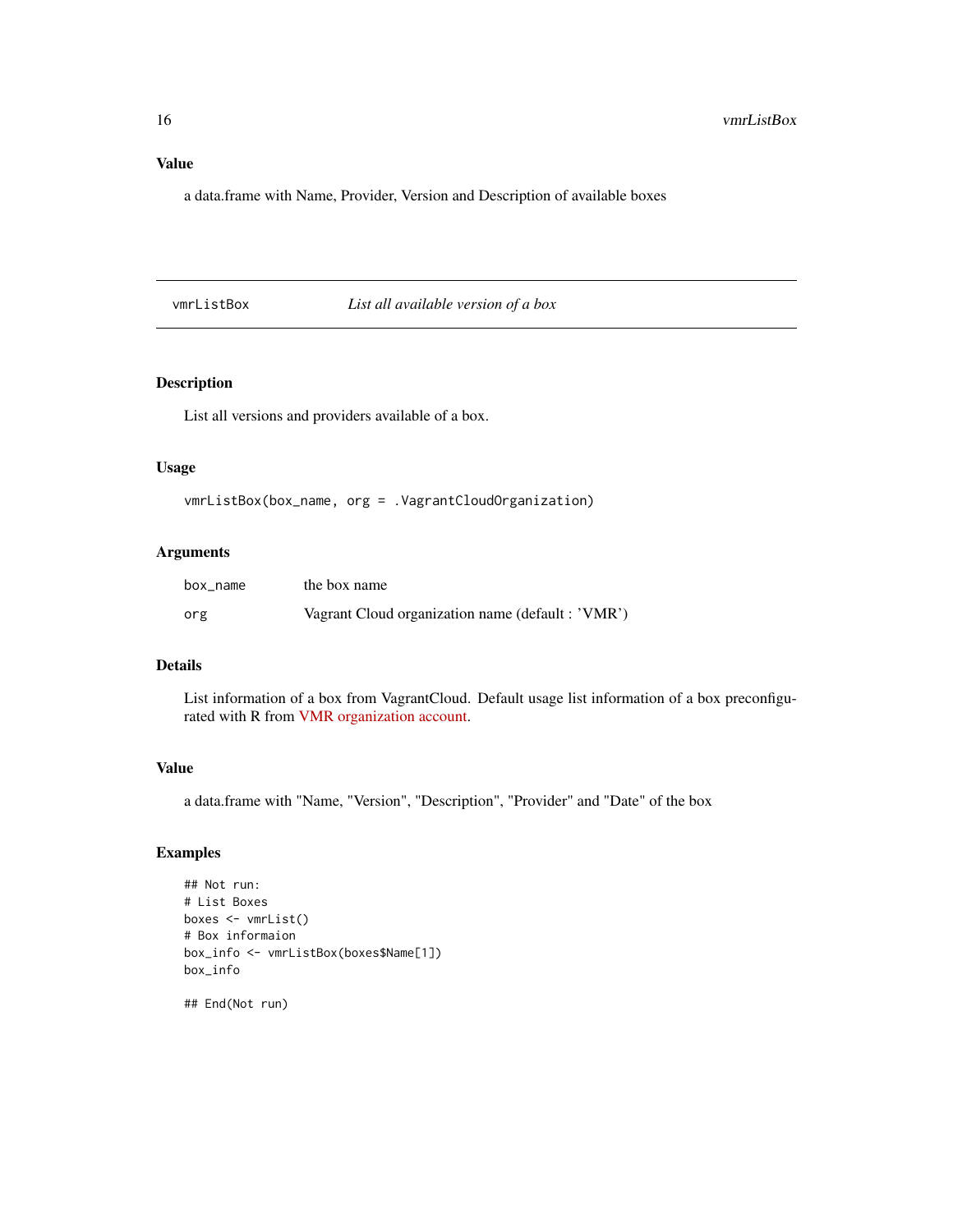<span id="page-16-0"></span>vmrListSnapshot *List snapshot of the guest machine*

#### Description

Print all snapshot name of the guest machine

#### Usage

vmrListSnapshot()

#### Value

NULL

vmrLoad *Load a* vmr *environment containing a Vagrant file*

#### Description

Load a vmr environment containing a VagrantFile and create a vmr object (see [[vmrCreate\(\)](#page-8-1)] for object details).

#### Usage

vmrLoad(dir = "./", vagrantfileName = "Vagrantfile")

#### Arguments

dir the **vmr** environment directory (default: "./") vagrantfileName a Vagrantfile name (default: "Vagrantfile")

#### Details

It read a Vagrant file template with vmr compatible parameters. It's an experimental Vagrant file reading, some parameters may not be loaded.

#### Value

a vmr object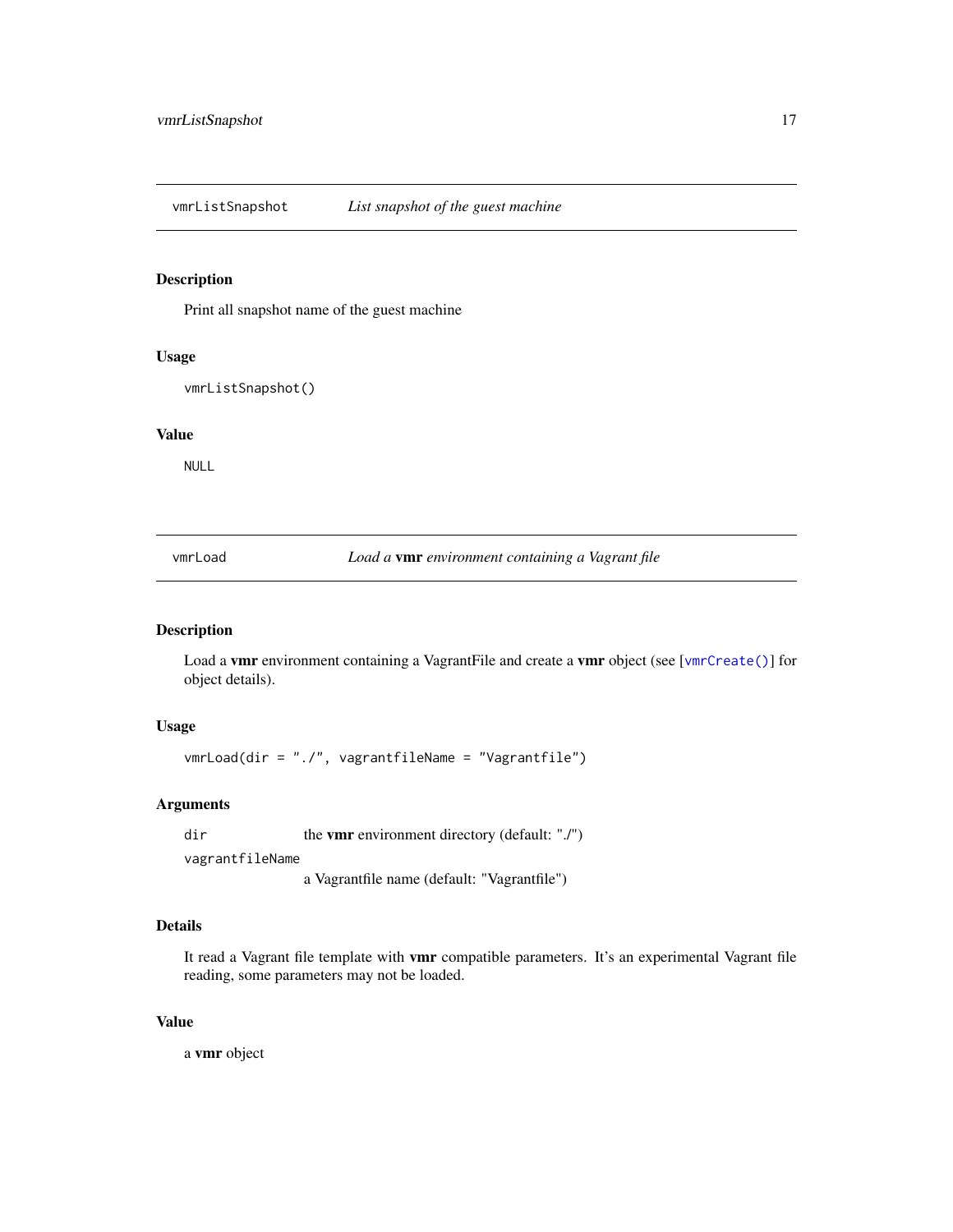#### Examples

```
## Not run:
# load the Vagrantfile in the current directory
vmr <- vmrLoad(getwd())
## End(Not run)
```
vmrLocalBoxList *List downloaded boxes*

#### Description

List all boxes downloaded in localhost

#### Usage

vmrLocalBoxList()

#### Value

a data.frame with boxes Name, Providers and Version

#### Examples

```
## Not run:
localBoxes <- vmrLocalBoxList()
print(localBoxes)
```
## End(Not run)

vmrLocalBoxPrune *Remove old installed boxes*

#### Description

Removes old versions of installed boxes.

#### Usage

```
vmrLocalBoxPrune()
```
#### Value

a data.frame of still installed boxes (Name, Poviders and Version)

<span id="page-17-0"></span>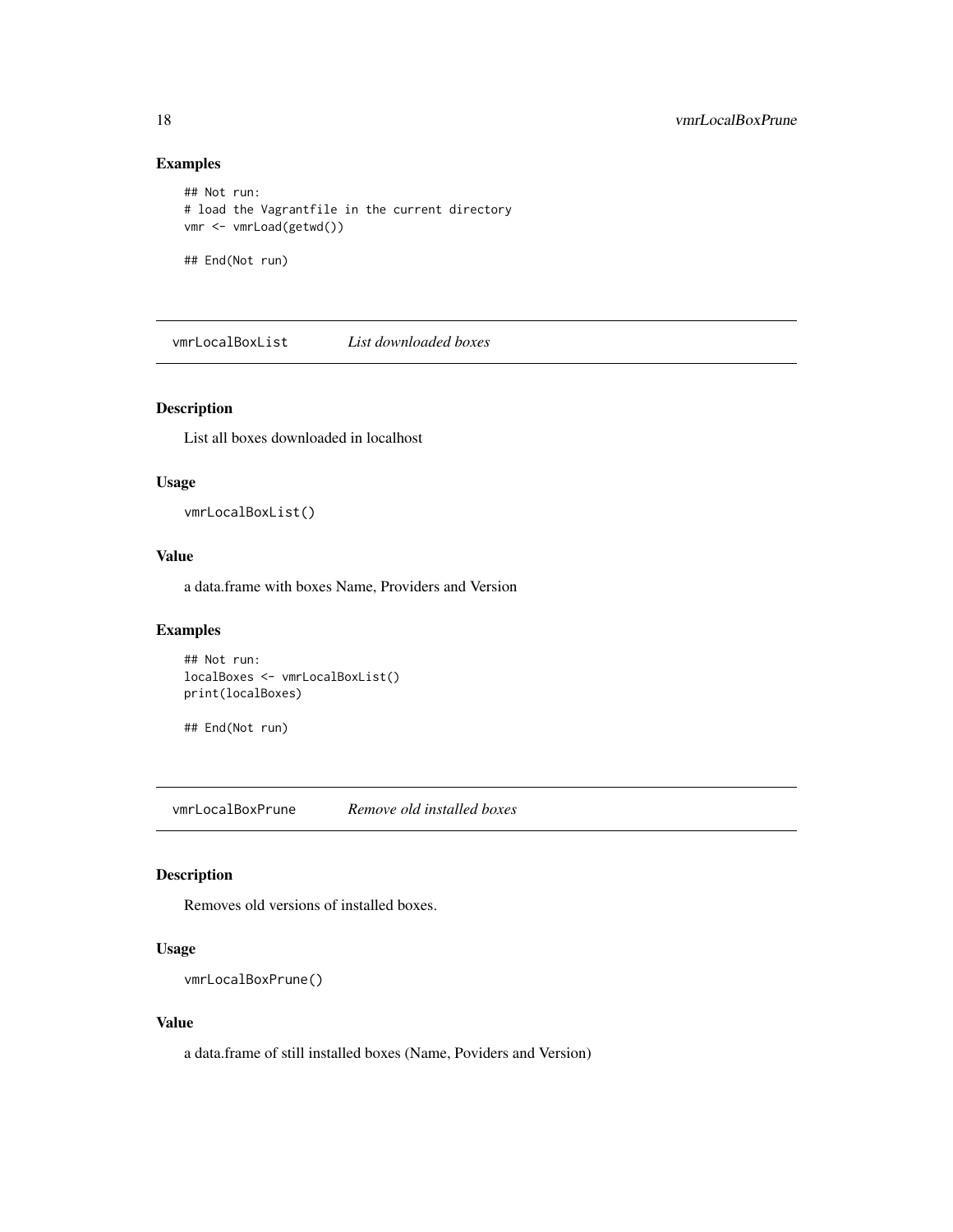#### <span id="page-18-0"></span>vmrLocalBoxRemove 19

#### Examples

## Not run: vmrLocalBoxPrune()

## End(Not run)

vmrLocalBoxRemove *Remove a box from localhost*

## Description

Remove a specific box from localhost.

#### Usage

```
vmrLocalBoxRemove(name, provider = "", version = "", force = FALSE)
```
#### Arguments

| name     | the box name                                     |
|----------|--------------------------------------------------|
| provider | the box provider (default: first provider found) |
| version  | the box version (default: version available)     |
| force    | if TRUE force to remove                          |

#### Value

execution code or message

#### Examples

```
## Not run:
lboxes <- vmrLocalBoxList()
vmrLocalBoxRemove(lboxes$Name[[1]])
# if multiple providers and versions
vmrLocalBoxRemove(lboxes$Name[[1]], lboxes$Provider[[1]], lboxes$Version[[1]])
```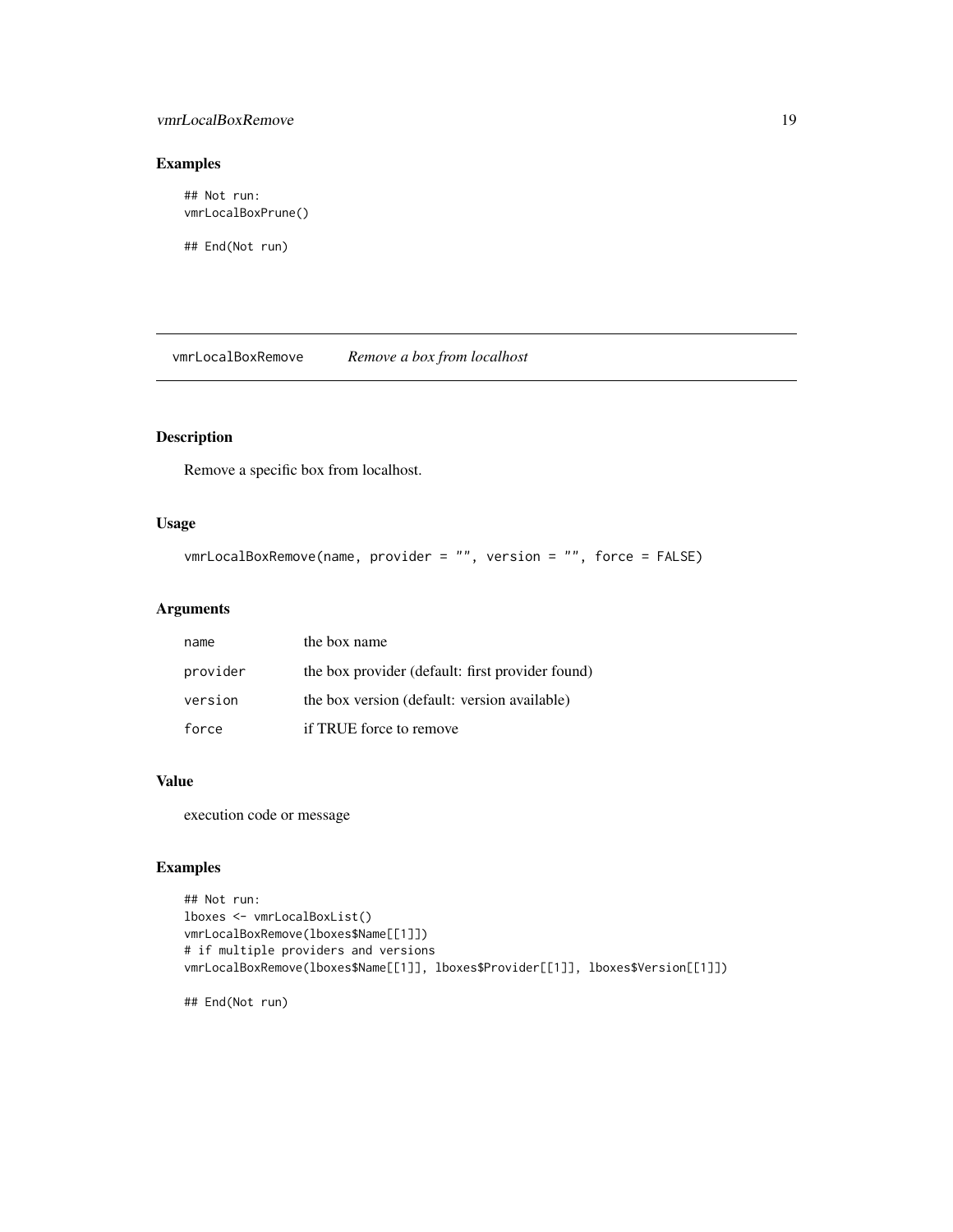<span id="page-19-0"></span>vmrLocalBoxUpdate *Update local box version*

#### Description

Download the latest version of the box use in the current vmr environment.

#### Usage

vmrLocalBoxUpdate()

#### Value

execution code or message

vmrMountDir *Mount a host directory to guest*

#### Description

Mount a host directory to the guest machine.

#### Usage

 $vmrMountDir(vmr, src = "", dest = "")$ 

#### Arguments

| vmr  | a vmr object                  |
|------|-------------------------------|
| src  | a host directory              |
| dest | a destination guest directory |

#### Details

If the option of mounting a directory is available in the guest provider, it will mount *src* to *destination* directory. Calling with no arguments will disable this option.

#### Value

a vmr object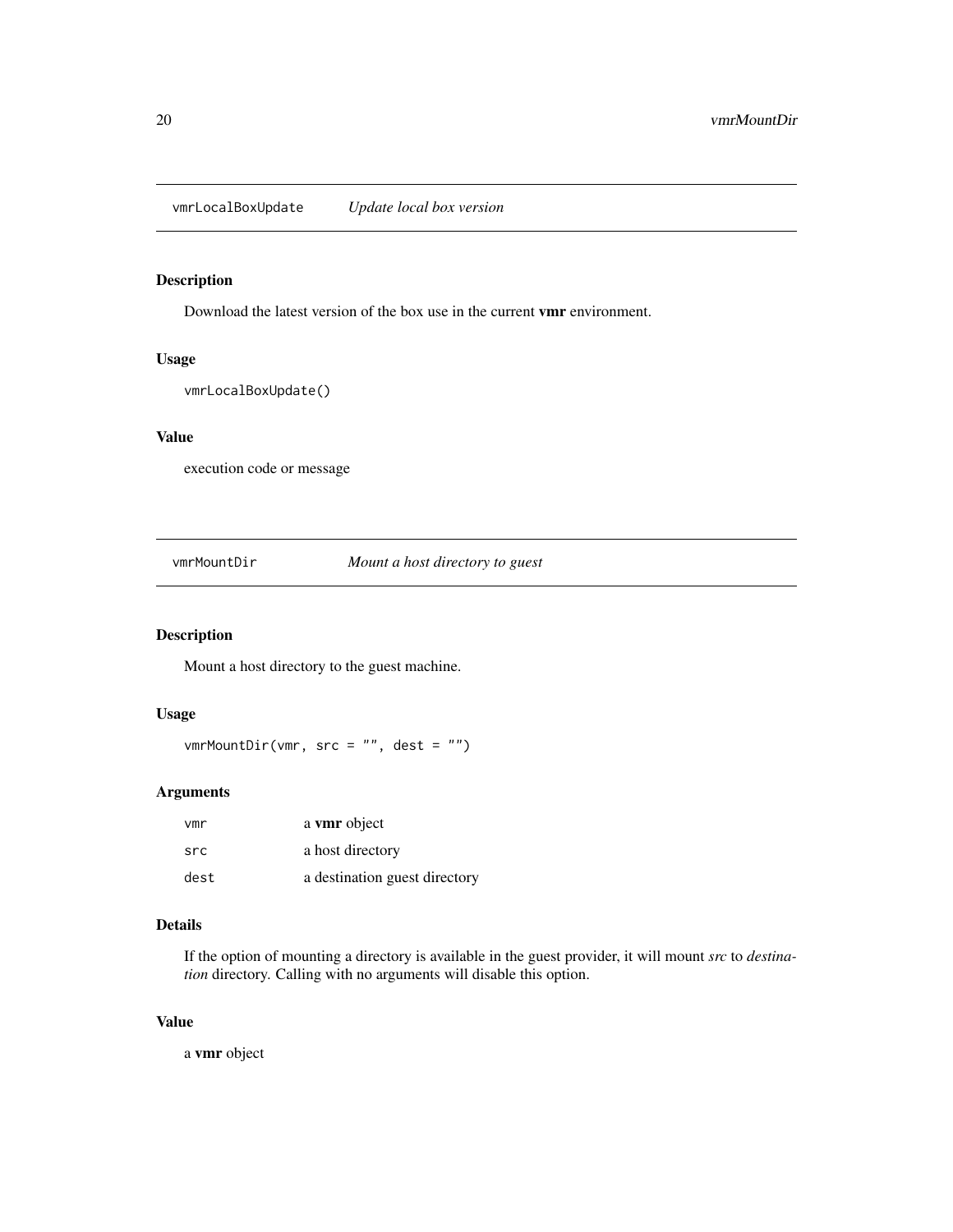#### <span id="page-20-0"></span>vmrPackageBuild 21

#### Examples

```
## Not run:
boxes <- vmrList()
vmr <- vmrCreate(boxes$Name[1])
vmr <- vmrMountDir(vmr, src = getwd(), dest = "/vmr")
vmr <- vmrInitEnv(vmr)
vmrStart()
## End(Not run)
```
vmrPackageBuild *Build a package in the guest machine*

#### Description

Build a package bundle or binary into the guest machine.

#### Usage

```
vmrPackageBuild(pkg = "./", binary = FALSE)
```
#### Arguments

| pkg    | a package directory or a tar.gz file         |
|--------|----------------------------------------------|
| binary | if TRUE build binary package otherwise FALSE |

#### Details

upload the package and run [devtools::build\(\)](#page-0-0) (build available in \$HOME/vmr/package/pkg) in the current vmr environment.

#### Value

NULL

vmrPackageCheck *Perform a package check on guest*

#### Description

Perform a package check into the guest

#### Usage

vmrPackageCheck(pkg = "./")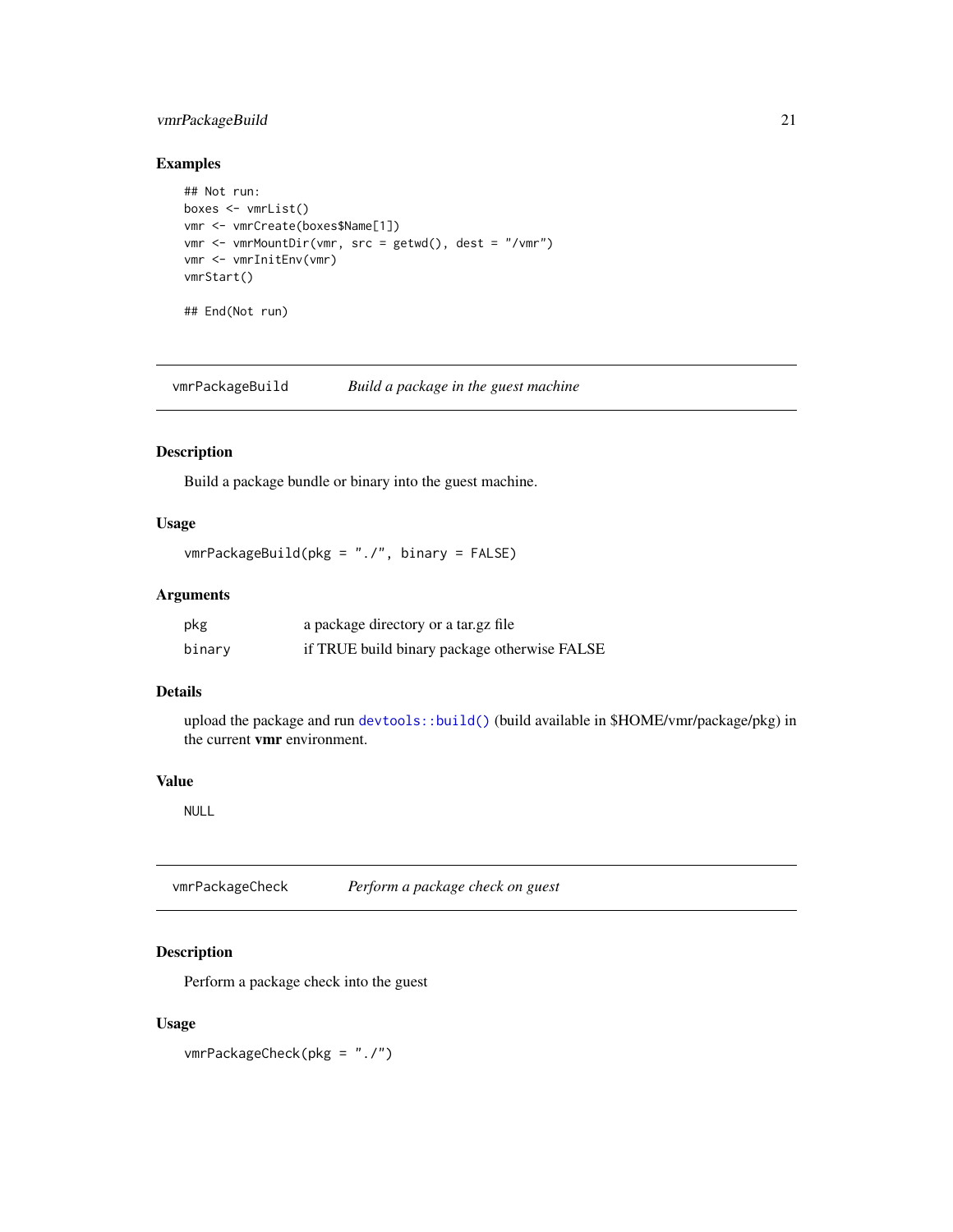#### <span id="page-21-0"></span>Arguments

pkg a package directory or a tar.gz file

### Details

upload the package and run [devtools::check\(\)](#page-0-0) into the guest machine. (check available in \$HOME/vmr/package/pkg)

#### Value

NULL

#### Examples

```
## Not run:
vmrPackageCheck("vmr_package.tar.gz")
```
## End(Not run)

vmrPackageTest *Test a package into a guest machine*

#### Description

Test a package into a guest machine

#### Usage

```
vmrPackageTest(pkg = "./")
```
#### Arguments

pkg a package directory or tar.gz

#### Details

Perform a package check into the guest machine of the current vmr environment using [devtools::test\(\)](#page-0-0). (tests are available in \$HOME/vmr/package/pkg)

#### Value

NULL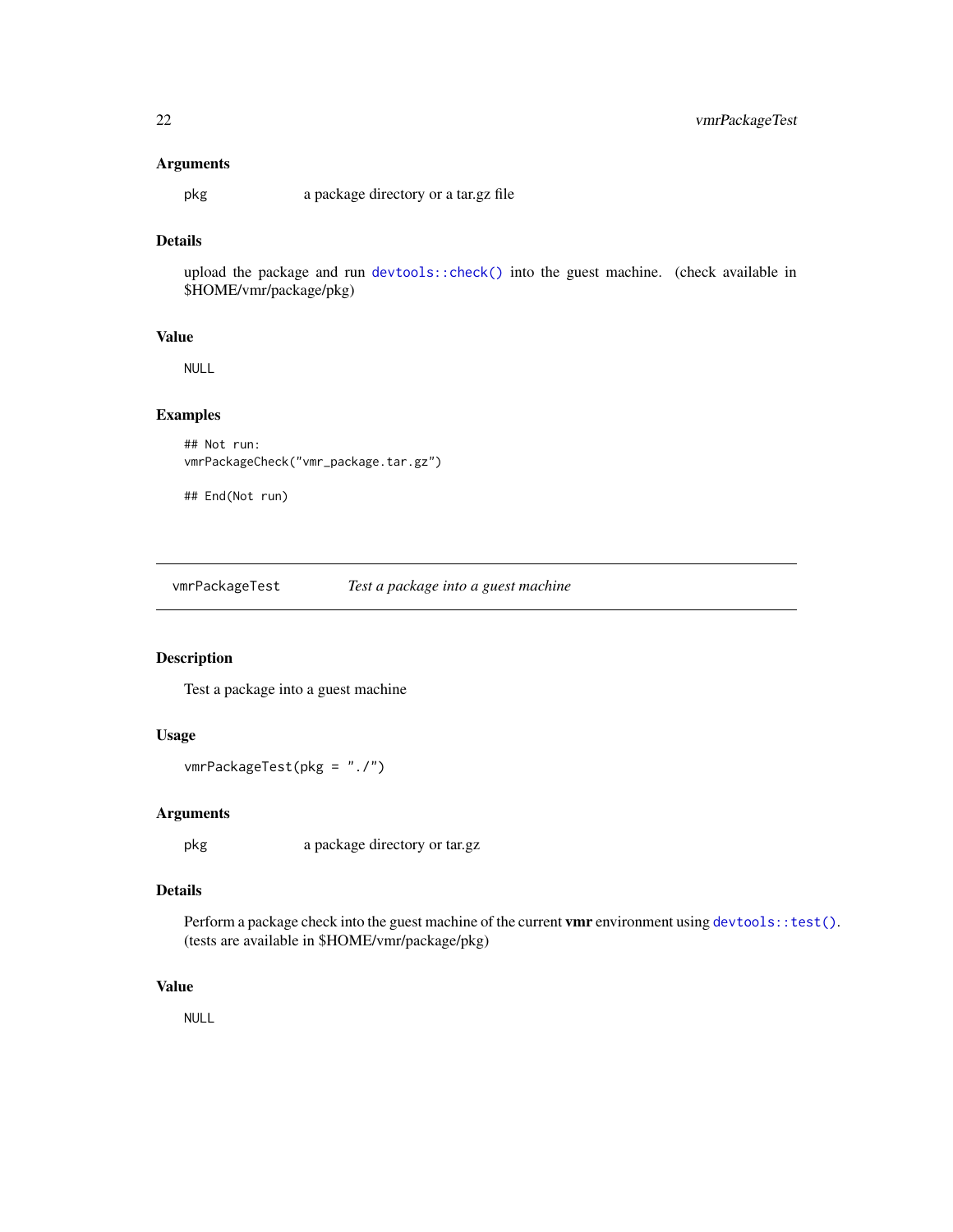<span id="page-22-0"></span>

#### Description

Provision a vmr environment.

#### Usage

 $vmrProvision(cmd = c(), elts = c(), dest = "")$ 

#### Arguments

| cmd  | list of shell commands                 |
|------|----------------------------------------|
| elts | list of files and/or directories       |
| dest | destination of elts (default HOME/vmr) |

#### Details

Upload 'elts' files and/or directories to the guest machine 'dest' from the current vmr environment. And finaly run shell commands 'cmd' in the guest machine.

#### Value

NULL

vmrRestoreSnapshot *Restore a snapshot of the guest machine*

#### Description

Restore a snapshot of the guest machine.

#### Usage

vmrRestoreSnapshot(snap\_name)

#### Arguments

snap\_name the snapshot name

#### Value

the snapshot name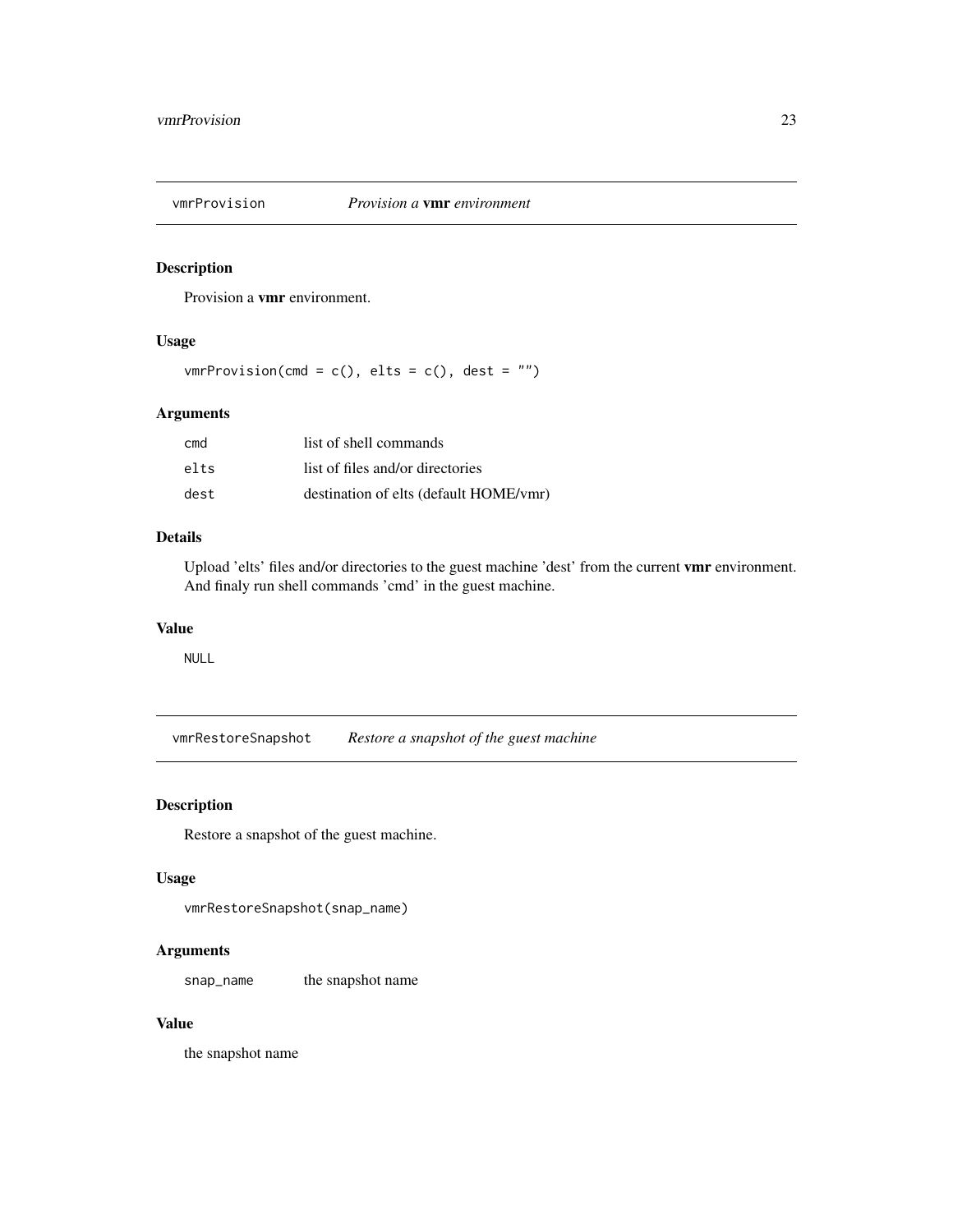#### <span id="page-23-0"></span>Examples

```
## Not run:
vmrRestoreSnapshot("my snapshot")
```
## End(Not run)

vmrResume *Resume a stopped guest machine*

#### Description

Resume a stopped guest machine.

#### Usage

vmrResume()

#### Details

In the current **vmr** environment, start a stopped ([[vmrSuspend\(\)](#page-26-1)]) guest machine.

#### Value

NULL

vmrSend *Send files and/or directories to guest machine*

#### Description

Send files and/or directories to the guest machine in the current vmr environment. They are upload into ~/vmr/ directory.

#### Usage

 $vmrSend(elt = c())$ 

### Arguments

elt list of files and directories

#### Value

0 if OK, message otherwise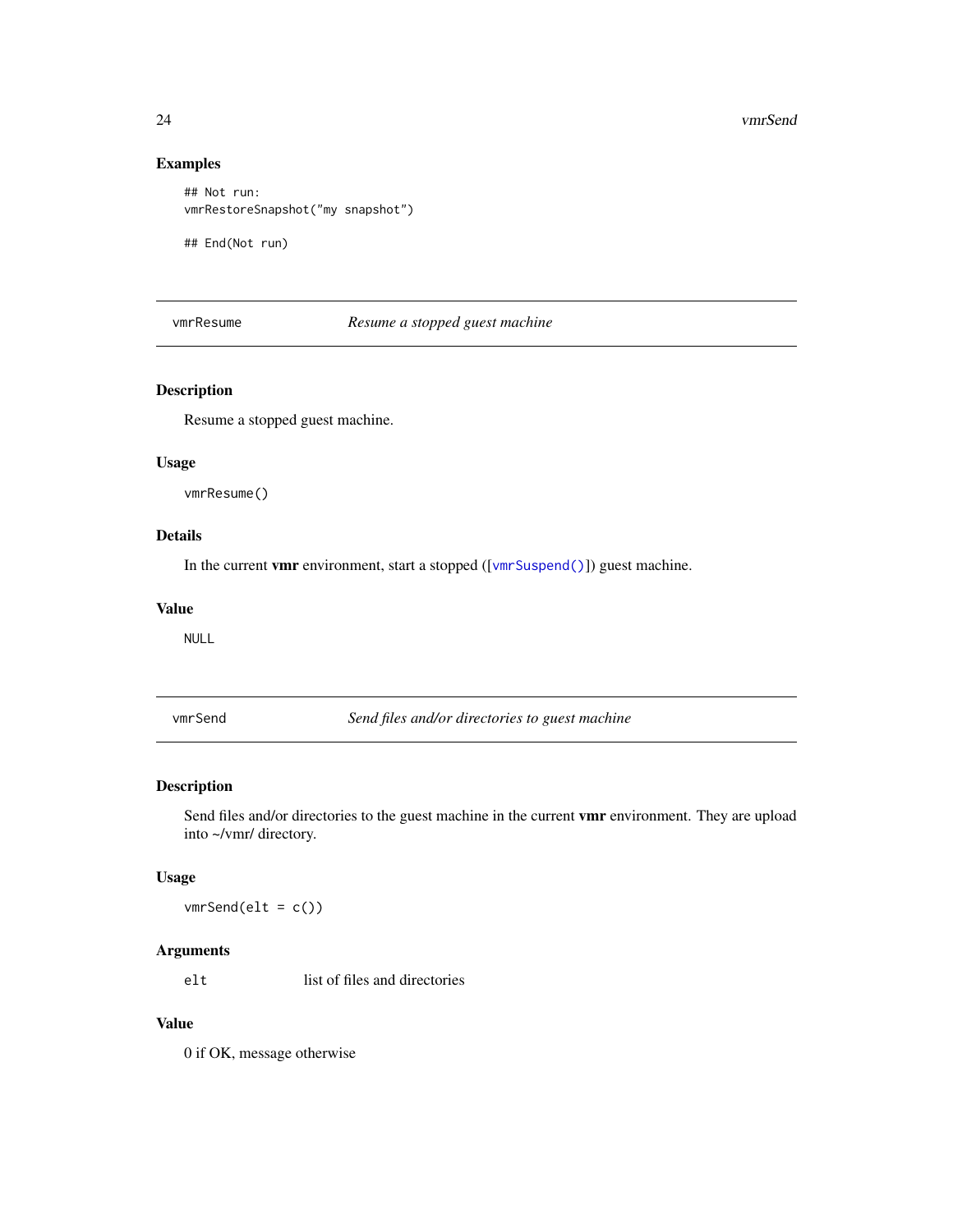#### <span id="page-24-0"></span>vmrSetVerbose 25

#### Examples

```
## Not run:
vmrSend(c("myfile"))
```
## End(Not run)

vmrSetVerbose *Set verbose level*

#### Description

Set verbose level for vmr package functions

#### Usage

vmrSetVerbose(verbose\_mode = "Normal")

#### Arguments

verbose\_mode "None", "Normal" or "Full"

#### Details

Three verboses mode is available:

- "None" : print nothings
- "Normal" : print essential
- "Full" : print all

#### Value

invisible verbose value

<span id="page-24-1"></span>vmrStart *Start a* vmr *environment*

#### Description

Start a guest virtual machine using the current vmr environment (directory and Vagrantfile template)

#### Usage

vmrStart()

#### Value

the vmr environment unique id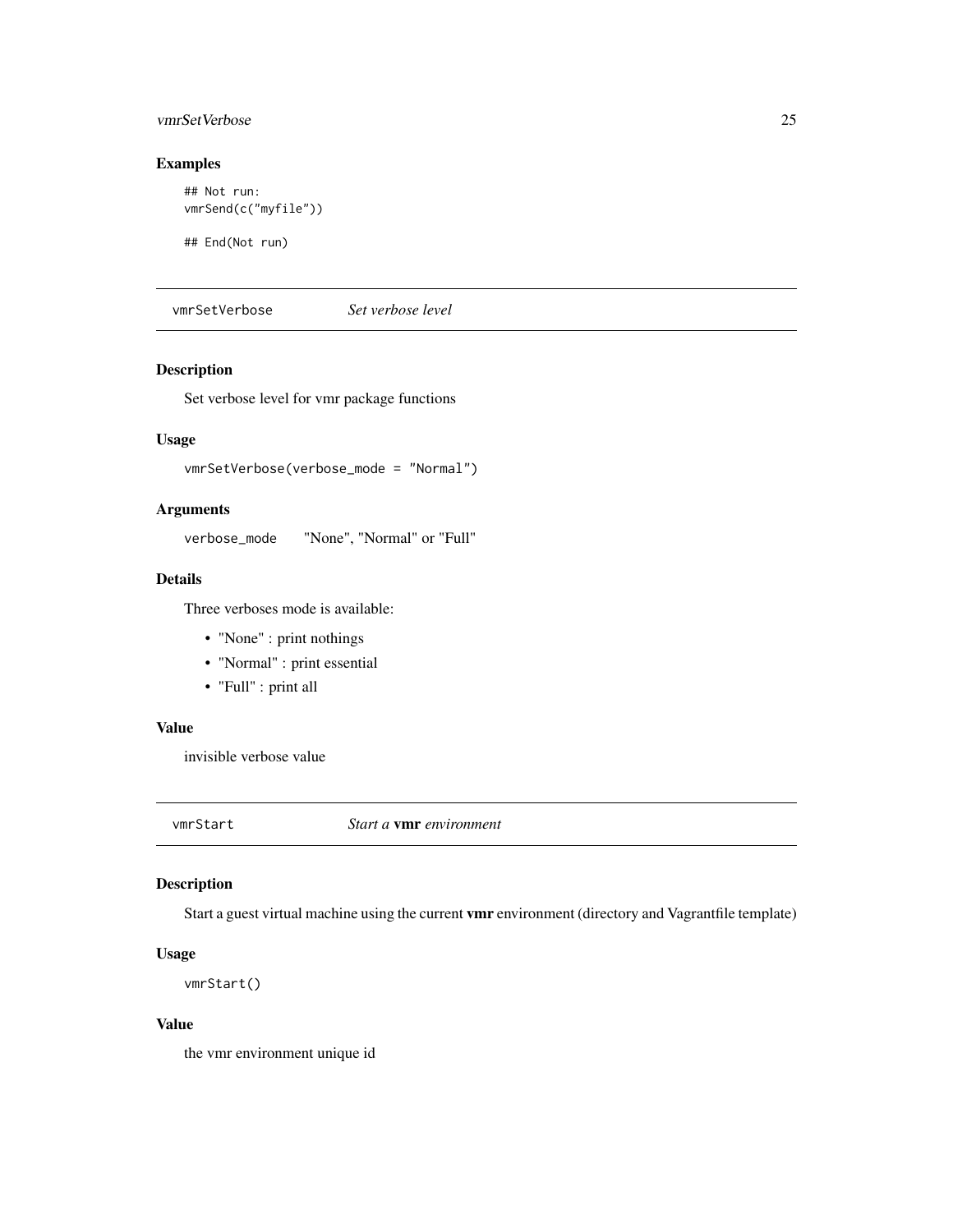#### <span id="page-25-0"></span>26 vmrStop

#### Examples

```
## Not run:
lboxes <- vmrList()
vmr <- vmrCreate(lboxes$Name[1])
vmr <- vmrInitEnv(vmr)
vmrStart()
vmrStop()
## End(Not run)
```
vmrStatus *Get the state of the guest machine*

#### Description

Print guest machine state in the current vmr environment.

#### Usage

vmrStatus()

#### Value

a data.frame with Name, Provider and state

vmrStop *Stop a* vmr *environement*

#### Description

Stop a guest virtual machine in the current vmr environment.

#### Usage

vmrStop(force = FALSE)

#### Arguments

force if TRUE force to stop (powerOff), otherwise FALSE clean shutdown

#### Value

NULL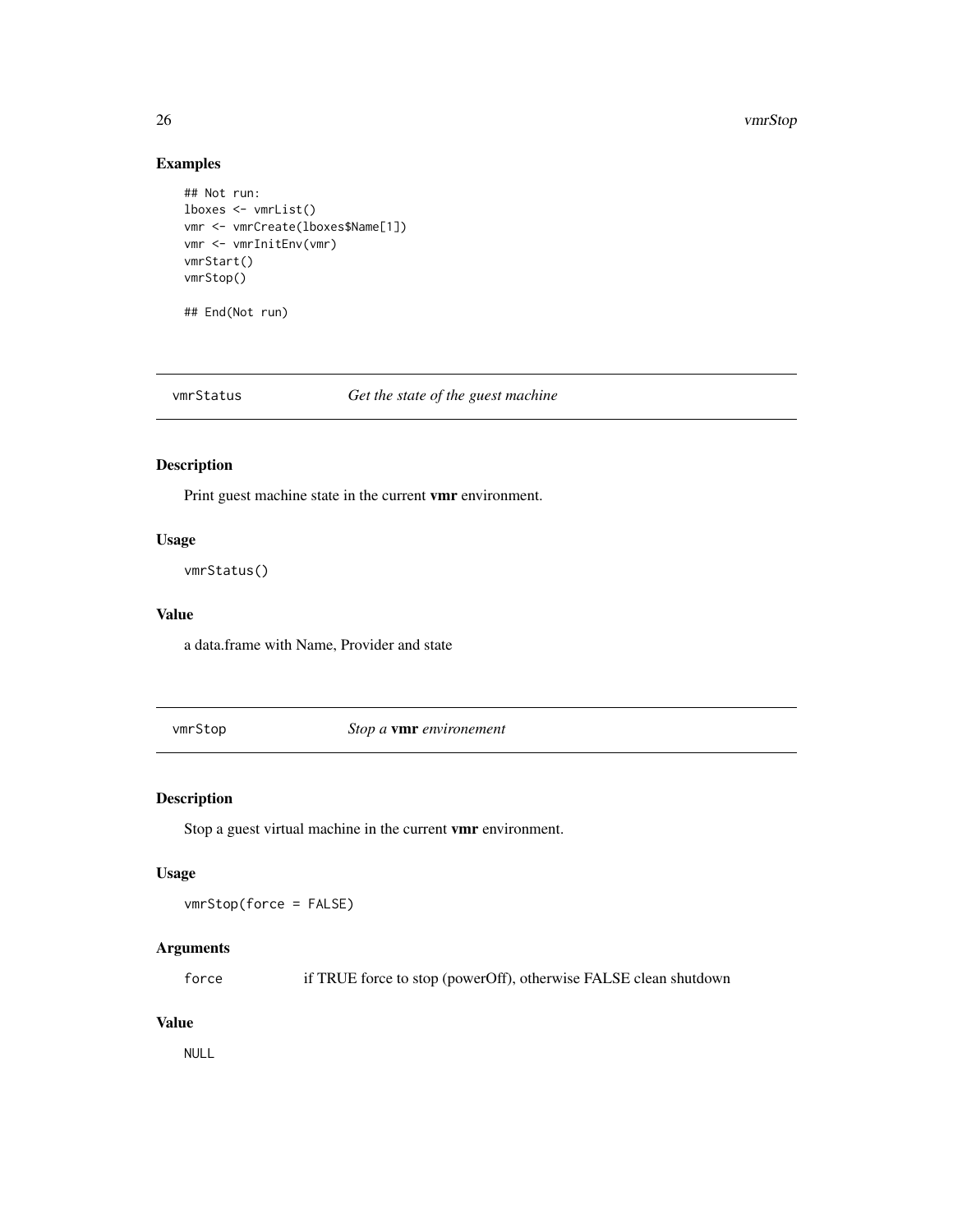#### <span id="page-26-0"></span>vmrSuspend 27

#### Examples

```
## Not run:
lboxes <- vmrList()
vmr <- vmrCreate(lboxes$Name[1])
vmr <- vmrInitEnv(vmr)
vmrStart()
vmrStop()
```
## End(Not run)

<span id="page-26-1"></span>vmrSuspend *Save state and stop guest machine*

#### Description

Save the guest machine and stop it.

#### Usage

vmrSuspend()

#### Details

In the current vmr environment, save the state of the guest machine and stop it.

#### Value

NULL

vmrTakeSnapshot *Take a snapshot of the guest machine*

#### Description

Take a snapshot of the guest machine.

#### Usage

```
vmrTakeSnapshot(snap_name)
```
#### Arguments

snap\_name the name given to the snapshot

#### Value

the snapshot name (invisible)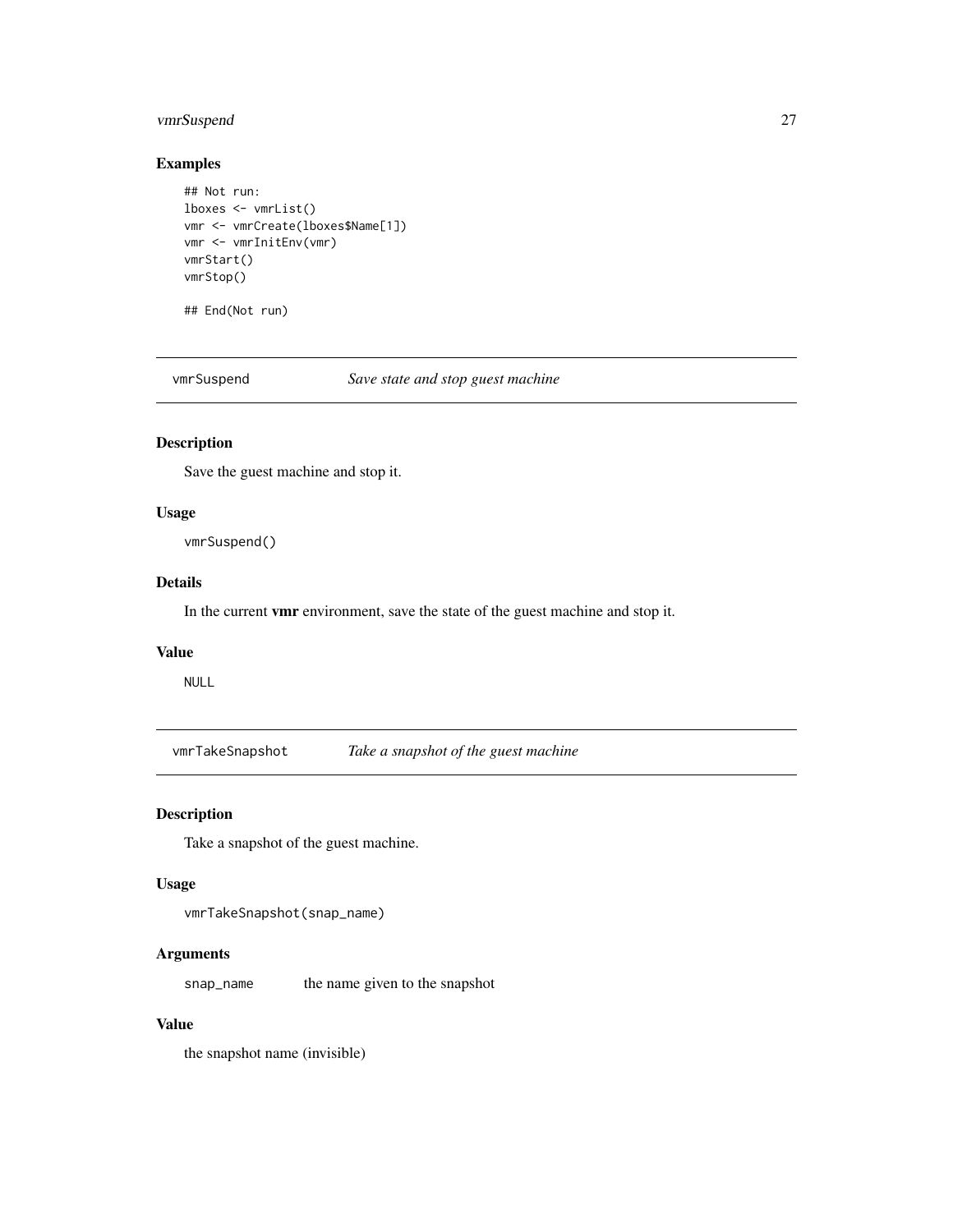#### Examples

```
## Not run:
vmrTakeSnapshot("my snapshot")
## End(Not run)
```
vmrUpdateEnvVersion *Update a* vmr *environment.*

#### Description

Force to use the latest box version of the current vmr environment.

#### Usage

```
vmrUpdateEnvVersion(vmr)
```
#### Arguments

vmr a vmr object

#### Details

Put vmr object version to latest and update the Vagrant File template. Download the new box version if needed.

#### Value

a vmr object

#### Examples

```
## Not run:
boxes <- vmrList()
vmr <- vmrCreate(boxes$Name[1], version = "oldone")
vmr <- vmrInitEnv(vmr)
# update to latest
```
vmr <- vmrUpdateEnvVersion(vmr) vmrStart()

<span id="page-27-0"></span>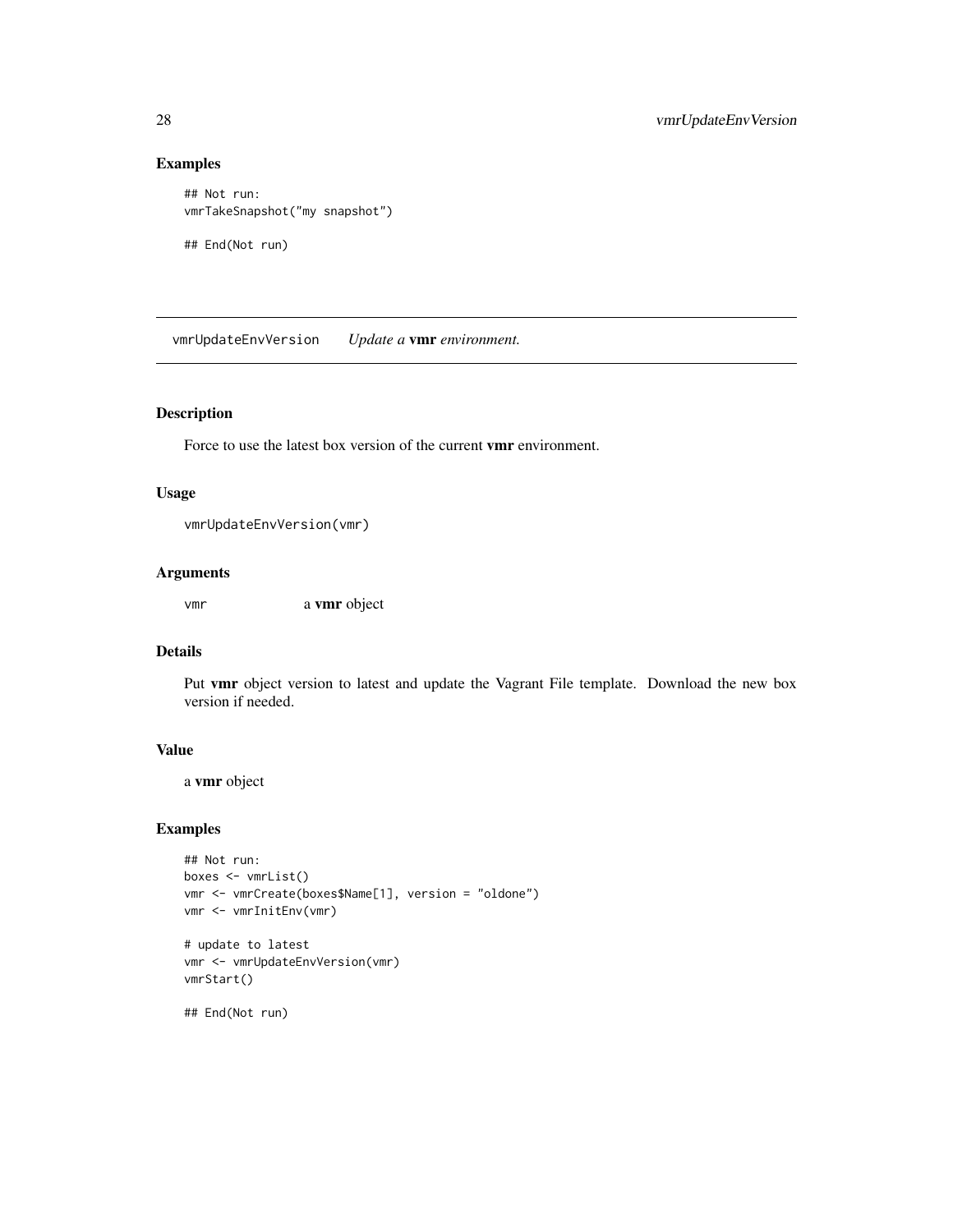<span id="page-28-0"></span>vmrUpdatePackages *Update R packages installed*

#### Description

Updates R packages installed in the guest machine.

#### Usage

```
vmrUpdatePackages()
```
#### Details

Will perform a [update.packages\(\)](#page-0-0) in the guest machine of the current vmr environment.

#### Examples

```
## Not run:
lboxes <- vmrList()
vmr <- vmrCreate(lboxes$Name[1])
vmr <- vmrInitEnv(vmr)
vmrStart()
vmrUpdatePackages()
```